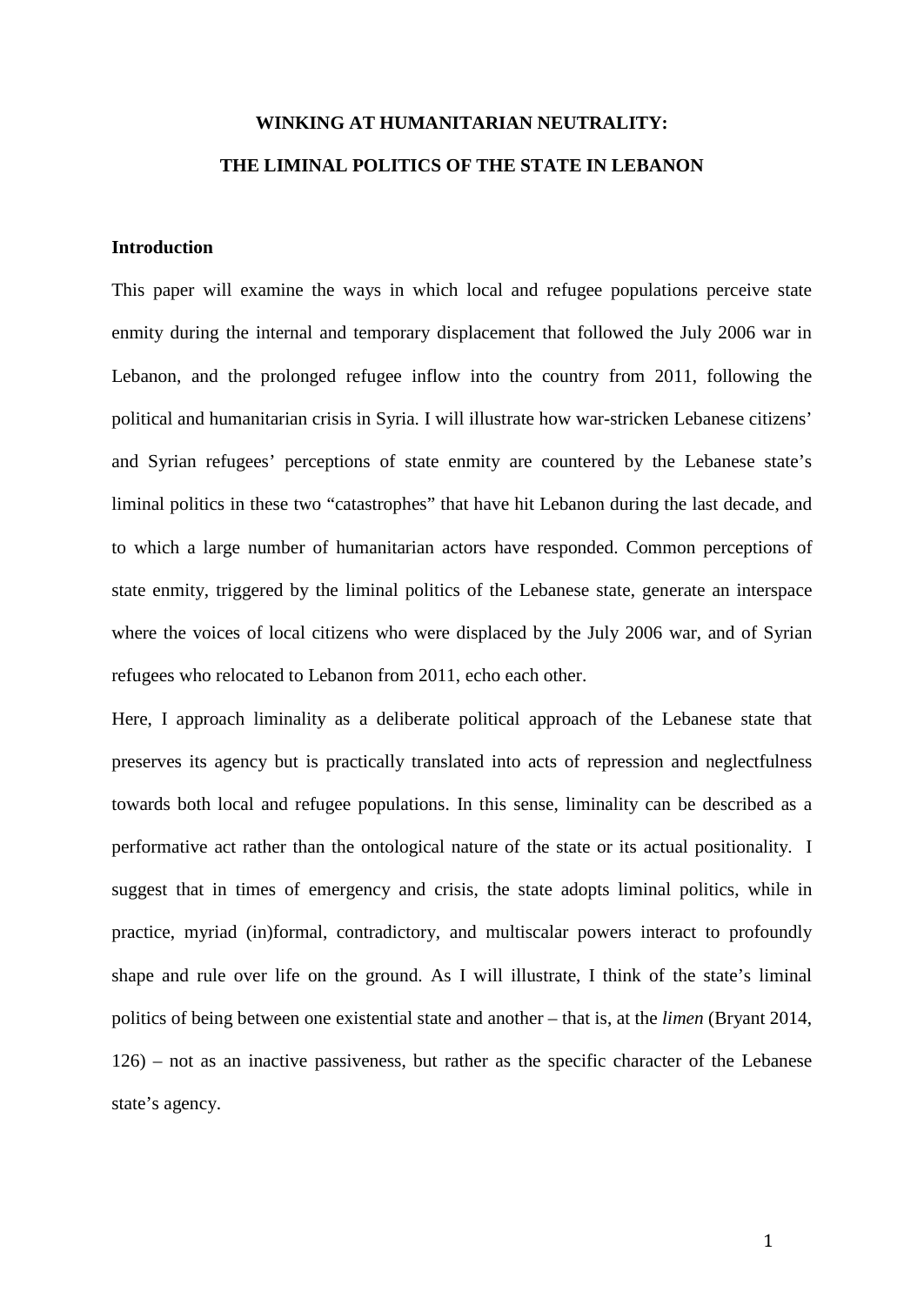To support my argument, I draw on local newspaper archives, municipality bulletins, participant observation, and more than 300 semi-structured interviews with humanitarian organizations, governmental actors, and aid recipients<sup>1</sup> in Lebanon in a discontinuous timespan from 2011 to 2016. The fieldwork for this study was conducted in Beirut's southern suburbs (locally called Dahiye – "the periphery" – in the Lebanese dialect) and the villages of Akkar (in northern Lebanon), areas largely characterized by poverty and social vulnerability. The urban area of Dahiye is run by distinct municipalities and hosts enclaves of illegal housing. Historically, outsiders have referred to this area as a rebel territory, the place of rural migrants from South Lebanon who gave rise to an unaddressed phenomenon of urbanization in these rural peripheries (Harb 2006). Dahiye's demographic geography is hybrid due to the continuous arrival of regional refugees and the recent gentrification of some districts in the aftermath of the July 2006 war. Fieldwork for this study has only been conducted in the eastern part of Dahiye, which covers the districts of Haret Hreik, Borj al-Barajneh, al-Ghobeiry, ash-Shiyyah, Msharrafiye, Ruwess, and Bi'r al-'Abed.<sup>2</sup> As connected to the capital Beirut, in Dahiye the population increased from 50% in 1959 to 70% in 1970 (Makhoul and Harrison 2002, 615). Akkar, with nearly 500,000 inhabitants and 254,000 Syrian refugees according to the 2017 UNHCR statistics, is a region mostly composed of rural hamlets with the highest poverty rate in the country of nearly 65% (Moushref 2008). Local poverty, absence of state services, a pseudo-feudal architecture of labour, and the predominance of rural livelihoods led outsiders to view this region as backward (Gilsenan 1996; Abi-Habib Khoury, 2012). Fieldwork for this study has been conducted in the main town of Halba and in the villages of al-Bahsa, Bebnin, Bellanet al-Hisa, al-'Abdeh, and Wadi Khaled.

The increasing presence of the "aid industry" (Redfield 2013, 26) in Lebanon due to its cyclic history of displacement has transformed domestic social spaces into humanitarian transnational spaces. Dahiye is a highly urbanized conflict zone that has historically been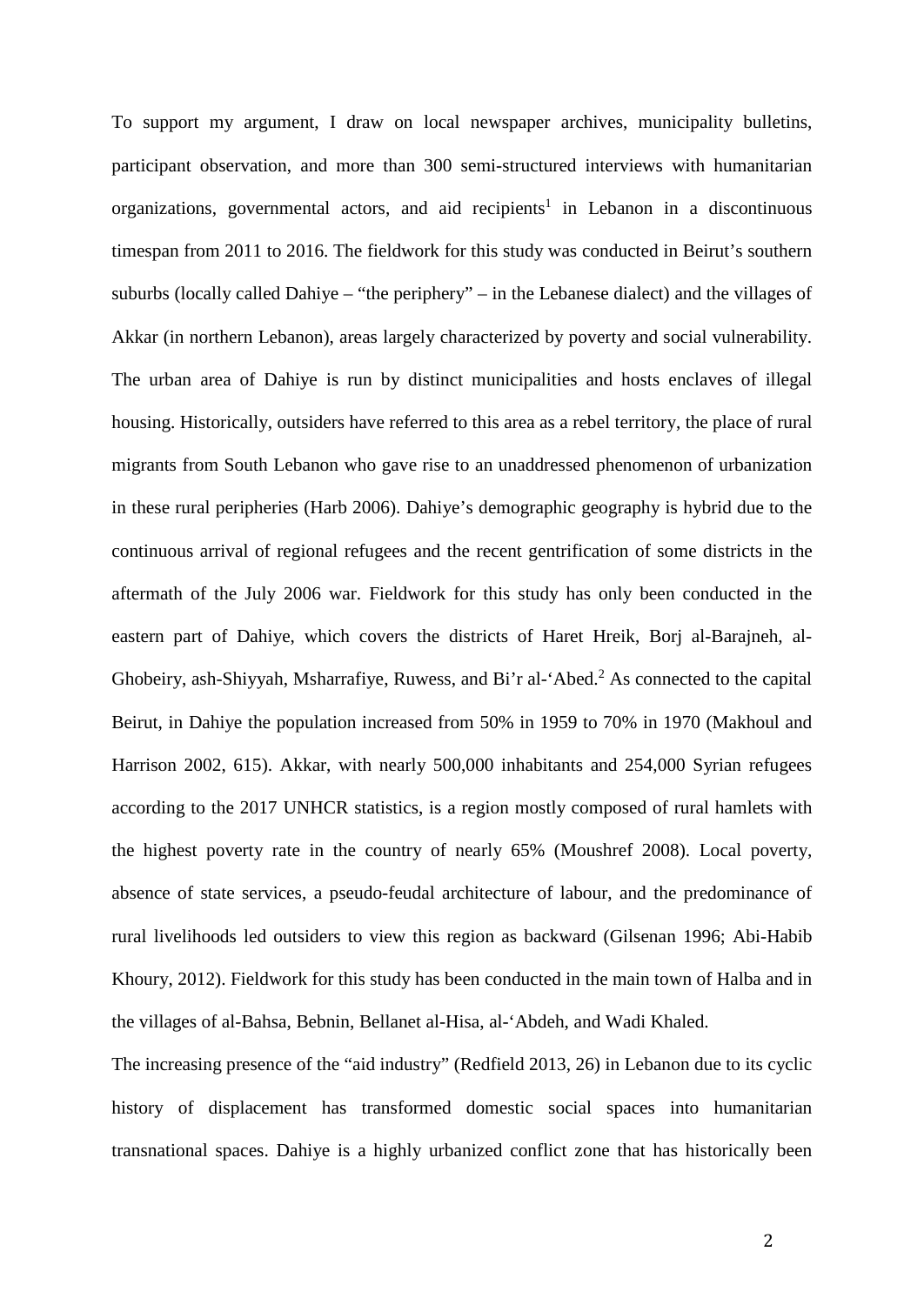exposed to war, and Akkar became the destination for Syrian nationals seeking refuge from war and violence since 2011. Reflecting the idea of state enmity as liminality, humanitarian neutrality and impartiality (Blondel 1991), $3$  which traditionally characterize service provision and assistance in crisis settings, match the existential need of the Lebanese state to perform as an entity positioned in a space of in-betweenness, in that any *faux pas* would endanger its stability. The current Lebanese government policy of power-sharing is in fact a colonial product of the creation of "Great Lebanon" by France at the time of the Sykes-Picot Agreement (1916) and the Sanremo Agreement (1920).<sup>4</sup> Moreover, Lebanon coped with the Syrian army's control and oppression (1976-2005) as well as Israeli invasions and military attacks throughout Lebanon's recent history (those of 1978, 1982, 1996, and 2006 were among the most morally and materially destructive), which challenged the country's stability. On the one hand, Akkar is a rural area with poor local infrastructure that has been chronically neglected by both state and non-state actors (Makhoul and Harrison 2002; Moushref 2008). Local unemployment rates are high, and many locals seek employment in the Lebanese military (Zakhour 2005; Abi-Habib 2012). On the other, the diversified urban poverty of Dahiye (an area to which the national army seldom has access) does not consist of mere material deprivation, but also stigmatization as a poor, working-class Shiite area lacking in social esteem (Deeb 2006; Harb 2006). Indeed, locals who no longer suffer from material deprivation have ended up making their historical exclusion into a token of empowerment.<sup>5</sup> Beyond the damage that any war causes, both areas have been sites of socio-political mobilization and transnational mobility (Gilsenan 1996; Saad 1996; Khater 2001; Kobeissi 2009) that have played an important role in determining the local configurations of spatial control, but which fall outside the scope of this article. Aside from the undefinable human cost, both areas have partially "benefited" from the emergencies because humanitarian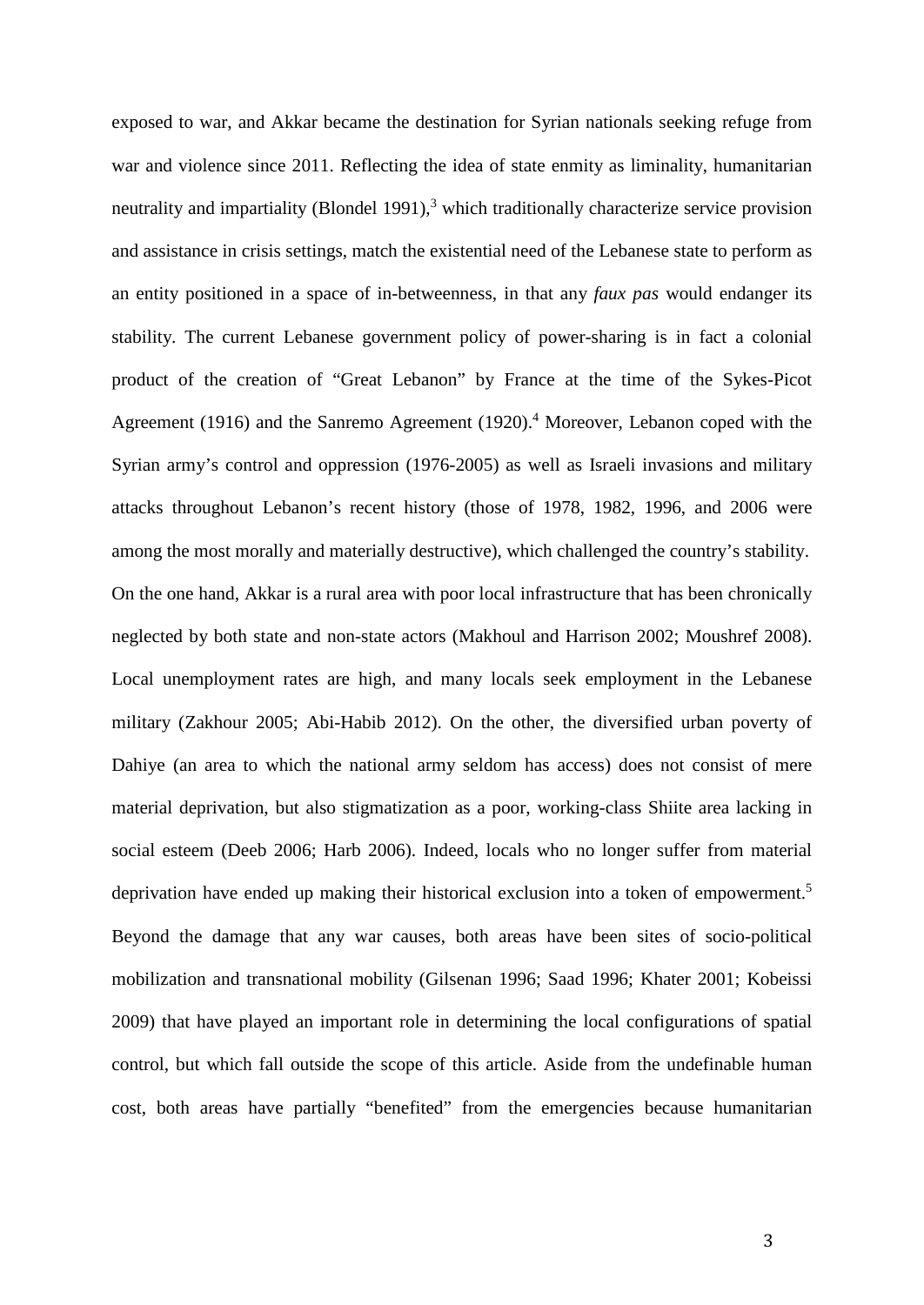interventions have drawn greater international attention to chronically disadvantaged areas and have generated a rapid mobilization of resources and social services.

In this complex scenario where the role of the central state during crisis is apparently marginal, people's perceptions of the Lebanese state rivaling them is compounded by their emotional proximity to it in both Dahiye and Akkar. In fact, any concept of the state in Lebanon must take into account the ambivalence of its citizens, who look at it with resentment due to its neglectful or repressive behavior, but at the same time as a desired provider of resources and services – the so-called "seductive" character of the state (Jeffrey 2013). So to speak, the state in Lebanon is "awaited" (Mouawad 2015, 54). In this way, the state becomes a frustrated individual aspiration that defines citizens' and refugees' culturally peculiar "orientation to the future" (Appadurai 2004, 60). As will become evident in my historical review, the liminal politics of the state entails political agency rather than passivity, such as carrying out nepotistic and repressive practices.

#### **The Morphology of Power and the State's Liminal Politics in Crisis Management**

While Lebanon is often depicted as a warring "land of chaos" (Kosmatopoulos 2011, 124), Lebanese politicians have tried to preserve domestic stability despite the current whirlwind of the Syrian crisis, even though their strategies for achieving this stability have varied significantly (Trombetta 2014). It is noteworthy that the Lebanese confessional system has historically been based on the principle of convenient balance and power-sharing (Firro 2002; Kerr 2006); diverse actors such as non-governmental organizations, United Nations agencies, and state institutions contribute to the maintenance of a socio-political *status quo*. In this scenario, the state can be framed as a human achievement of order and control, rather than a natural expression of political power (Jeffrey 2013).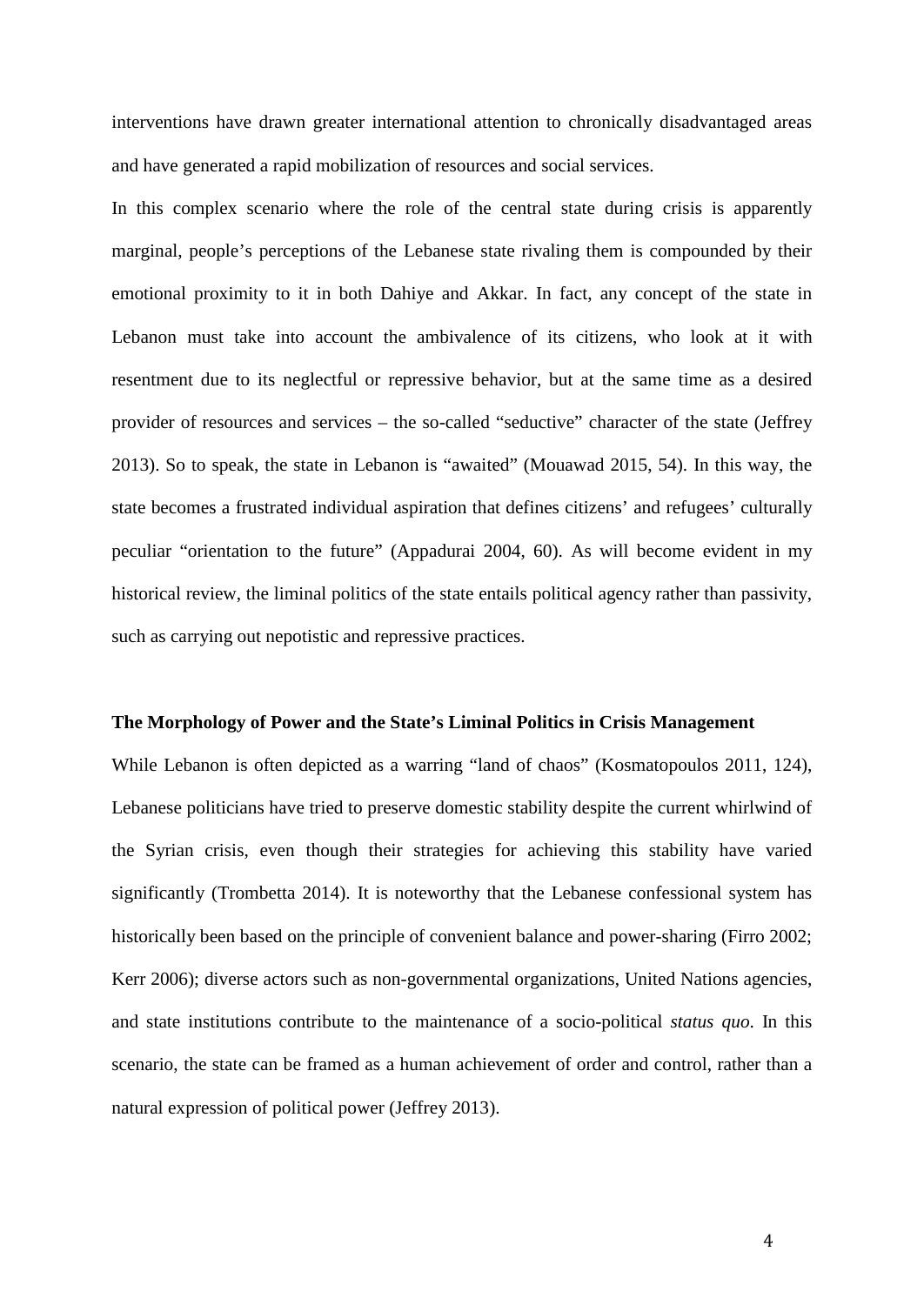The maintenance of this socio-political order has in fact been observable in the compensation policies pursued by Hezbollah in the post-war reconstruction after the 2006 war, which was aimed at preventing social mobilization against the clientelism of Lebanese political elites, who look for followers in return for everyday access to welfare (Cammett 2014; Baumann 2016, 636; Nucho 2016). The same effort is observable in the actions of Akkar-based NGOs that seek to satisfy the chronic needs of both local communities and Syrian refugees to avoid the emergence of frictions between national groups sharing space and resources (Carpi 2016). Due to repeated states of emergency, non-state actors in the country have come to form a sort of "hyper-governance" (Bhatt 2007), which emerges as a form of sovereignty alongside the Lebanese state. Such non-state organizations behave as a para-state by offering "good governance" through humanitarian relief, education, health, and development. International humanitarian interventions and their growing politics of neutrality develop informal powers that are accountable in the international scenario and preserve social order (Vazquez-Arroyo 2013). Against this backdrop, in the eyes of my local and refugee interlocutors, the everyday workings of humanitarianism after the 2006 war and during the Syrian refugee influx from 2011 preserve and value the liminal politics of the Lebanese state.

In this framework of frequent states of emergency, the Lebanese state has been shaping a politics of *super partes* – a legacy of Lebanese confessional consociationalism (Corm 2006) – in reflection to the emerging sovereignty of humanitarian actors. Being a "consociational" (Apter 1961, 24) ruling entity, the Lebanese state's political culture is fragmented, and its stability is maintained – and at the same time challenged – by its multiple memberships (Lijphart 1969, 209). A consociational entity is defined as an arena in which "the leaders of rival subcultures may engage in competitive behaviour […] and aggravate political instability but may also make deliberate efforts to counteract the unstabilizing effects of cultural fragmentation" (Lijphart 1969, 212).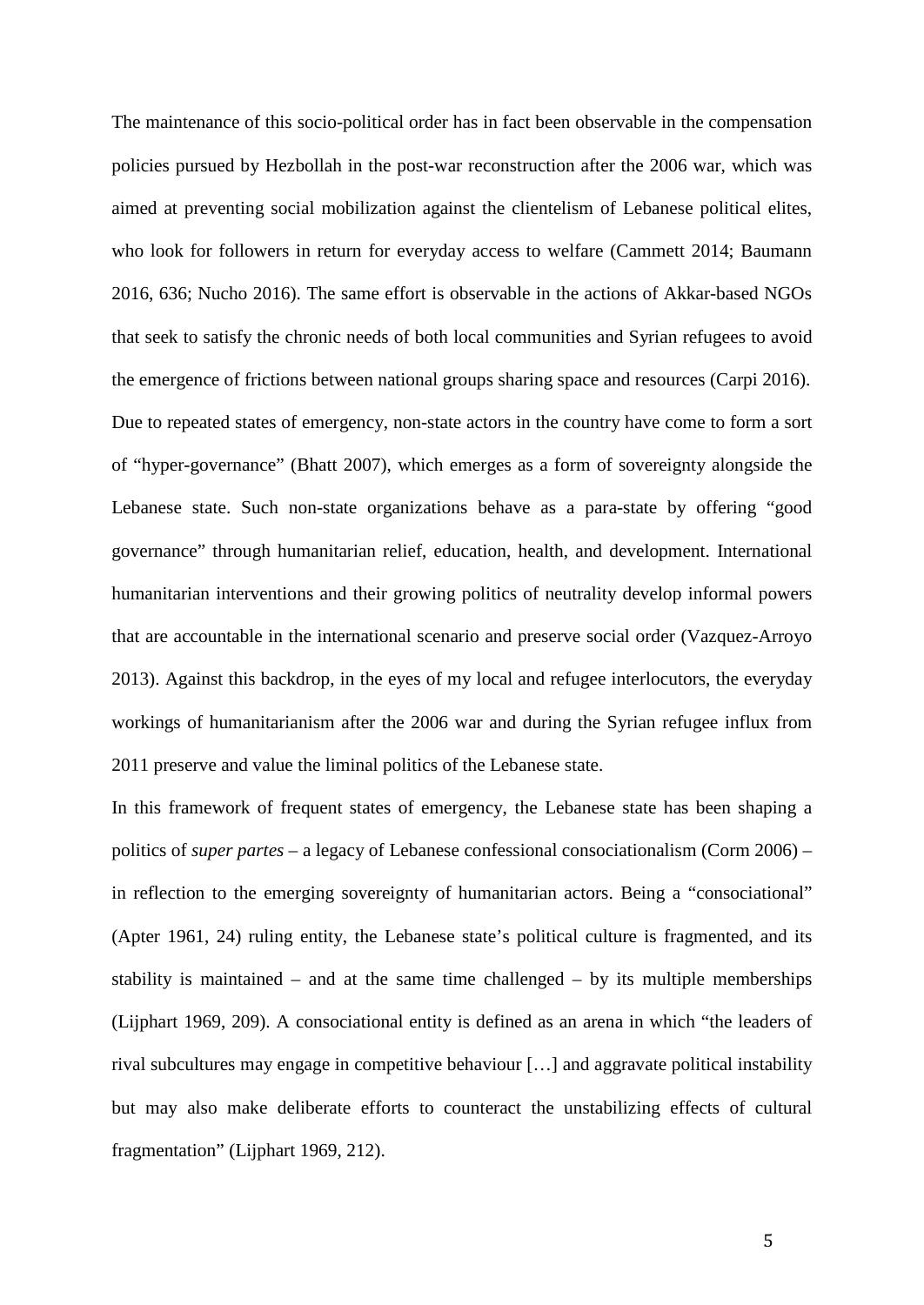As this paper will make evident, the respondents' accounts point to a state (in Dahiye) and an international humanitarian system (in Akkar) of neutrality and anti-politicization, while accomplishing the basic political functions of a state. In this sense, the state seeks to build an objective and impartial image among a crisis-triggered competition over aid provision; indeed, states have increasingly been undertaking governmental practices through the development of humanitarian rhetoric in recent decades (Carpi 2014). In the same vein, "catastrophization" has become the latest form of governmentality, ceasing to be exclusively nongovernmental (Ophir 2010, 77) and increasingly involving the central state, which relies on emergency resources to provide everyday welfare (Eng and Martinez 2017).

Against the "new global danger of increasingly open borders" (Duffield and Waddell 2004, 24), the stability of the state has clearly been prioritized in Lebanon's national political agenda (Fukuyama 2004, 92). In this sense, contemporary humanitarianism seems to contribute to the maintenance of the geopolitical order, while purporting to have a peoplecentered approach, and hinging on the bio-political values of human dignity, protection, and survival. Lebanon is no exception to this; the United Nations High Commissioner for Refugees (UNHCR) has often been prohibited from starting income-generating activities for the Syrian refugees in the country on the basis of government warnings regarding the high unemployment rate among local people. Moreover, in order to avoid social disorder, the Lebanese government prohibited marches and demonstrations from taking place on International Refugee Day in June 2014.<sup>6</sup> With regard to this, scholars have proposed that Lebanese state sovereignty is fragmented, rather than absent (Stel 2016; Ramadan and Fregonese 2017) and, moreover, that "the absent state imagery acts like the opium of the citizens where the practices of ruling elites are masked by the state idea to undertake their own political projects […] and systems of rule" (Mouawad 2015, 107). I likewise contest this idea of absence by identifying a hybrid space through which diverse power holders play out.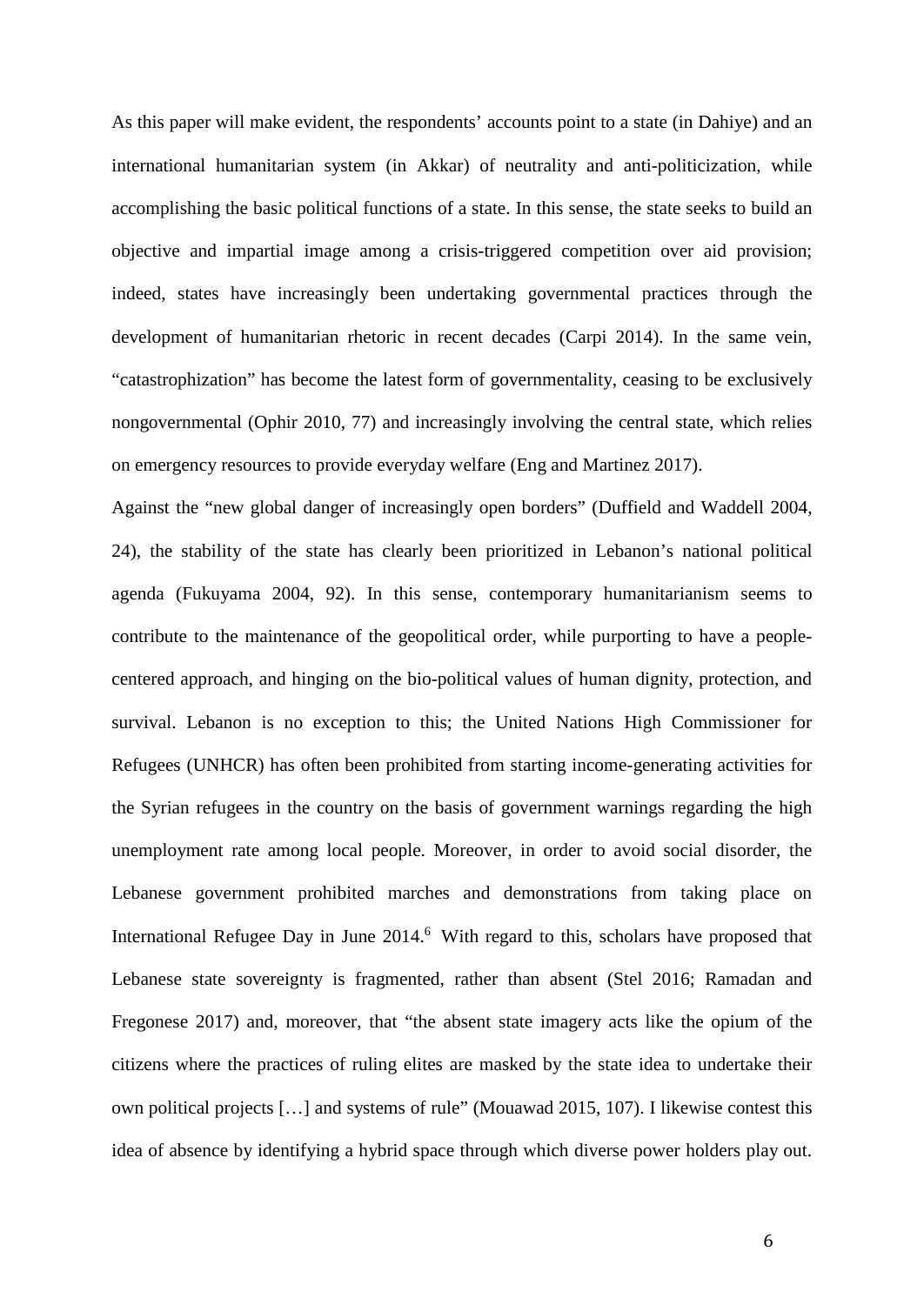Amongst the latter, the central state performs a liminal politics that conveniently meets the international humanitarian principle of neutrality embraced by most of the international agencies which intervened in Lebanon's crises. As a result, liminality is rather an emanation of agency and violent presence.

In anthropology, however, liminality is primarily tackled in relation to the either the mobile or the marginal individual: it can be a mobile existential state through which individuals have experiences that can transform their identities, realign social hierarchies, or reinforce power inequalities (Ghannam 2011, 791). As such, liminality can be both a source of limitations and constraints and a negation of all of them (Turner 1967, 97), as benefiting from an in-between state of being; because the liminal is a concept that brings the spatial and the temporal together, it is often thought of as a way of being neither here nor there (Turner 1967), which some scholars have identified as anti-structural, as a transitional stage between the pre- and the post-liminal (Van Gennep 1960). An example of this is Tillery's children's summer camp, which is described as a liminal environment with its own rituals and metaphoric processes (Tillery 1992, 380). Against this backdrop, I assert that liminality is at the core of Lebanon's state politics and particularly emerges in "transitional stages" (Tillery 1992, 381) that are labeled as crises, rather than identifying it in the margins, therefore differently to Turner's concept of "conditions outside or on the peripheries of the everyday" (Turner 1974, 47). As such, while it conceptually exemplifies the "ambivalence of political subjectivity" (McConnell 2017, 139) towards other actors inhabiting the political scene, the Lebanese state's liminal politics practically produces perceptions of enmity among citizens and refugees resettled within its boundaries.

Against the background of the Lebanese state performing liminal politics in a scenario whereby multiple actors produce and share agency in times of crisis, I will now turn to the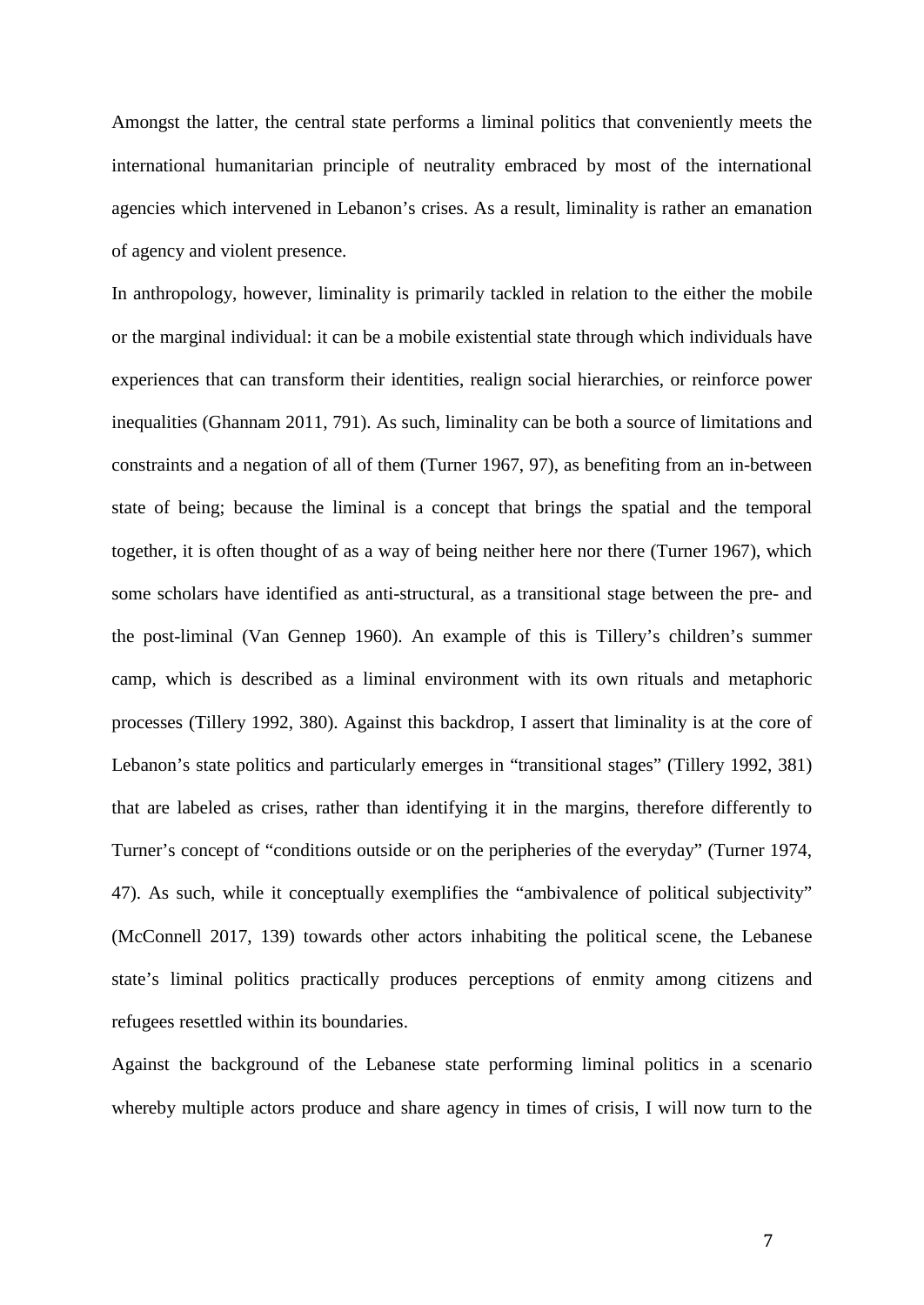relationship between the central state and the two geographic sites in which I conducted research in order to clarify the motivations behind people's perceptions of state enmity.

#### **Dahiye and the Lebanese State: a Complex Relationship**

Although Dahiye is a demographically mixed area in origin, and only become predominantly Shi'a in the late 1980s (Hourani 2015, 190), its relationship with the state is largely informed by Shiite political history in Lebanon. The relationship between Lebanese Shi'a and the central state is influenced not only by a long history of legislative under-representation in the Lebanese Parliament, but also by acts of state violence and subtle disinvestment in the community through, for example, uncompleted urban projects.

During the years of King Faisal's rule (Harb 2010), the French colonial mandate was to oppose Shiite control of the area (1918-1920) because they considered Lebanese Shi'a to be fierce opponents as allied with "anti-western" Syria (Firro 2006). In 1926, unlike the Sunni community, the Shi'a supported the Beirut-based government's adoption of the country's first national constitution to reciprocate the state's recognition of the Ja'fari school of jurisprudence in the same year. It was only after 1969, when the Shi'a Higher Council became operational and the Shi'a achieved greater autonomy from Sunni political dominance, that the community produced an urban-based middle class and a new generation of political *élites* who soon came to represent important segments of Dahiye's contemporary demography (Harb 2010).

The perception of state enmity among my interlocutors in Dahiye stems from historical experiences, in that the state has long since opposed Dahiye's admission within Lebanese society. The Lebanese Shi'a community migrated in increasing numbers from the south to Dahiye in the 1980s, suffering not only displacement and destruction, but also isolation and abandonment at the hands of its own government. In addition, the Lebanese government was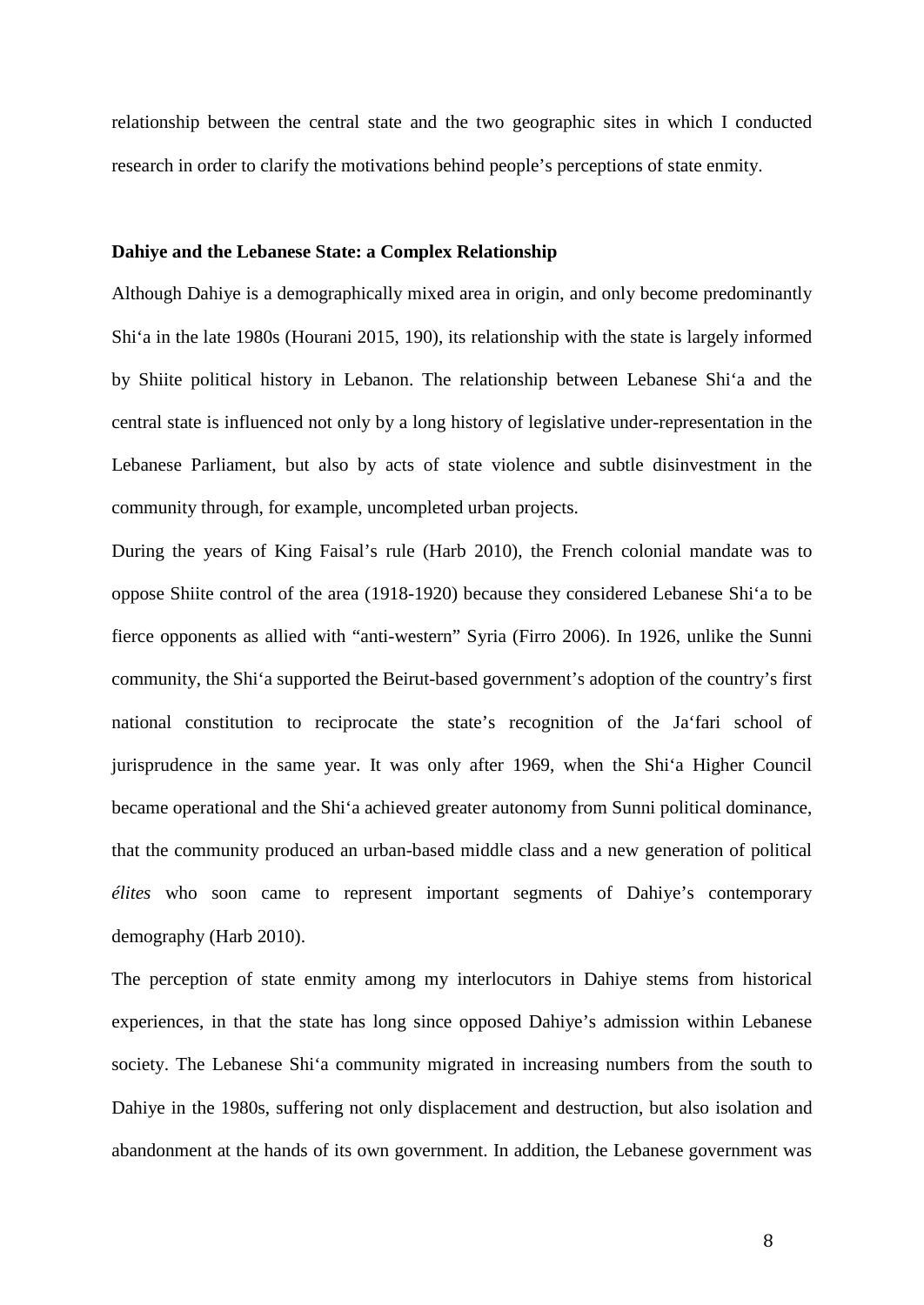seen to be adopting a compliant attitude toward its southern neighbor Israel, when Lebanon's agricultural exports declined by 50 percent due to the acceptance of Israeli imports into the country in 1983 (Saad 1996, 195). The same state attitude towards Israel was also observed during *ḥarb tammūz* (the "July war" between Lebanon and Israel), and it aroused similar public contempt.<sup>7</sup>

In the southern suburbs of Beirut, people's perception of state enmity was also nurtured during Israel's "Operation Peace for Galilee" (1982) carried out under the direction of then-Israeli Prime Minister Menachem Begin, who ordered the invasion of West Beirut. The Christian Phalangist leader Amin Gemayel tried to restore authority over this area and destroyed 400 illegal dwellings in Ouzai, where the militia of the Lebanese Shiite party Harakat Amal violently confronted Gemayel's troops. In this area, armed groups were used to "parasite state institutions, tax the residents and redistribute their resources to the clienteles" (Picard 1999).

Throughout the years of the Lebanese Civil War, the reputation of the state, which had significantly improved under the reforms of former President Fouad Chéhab (1958-1964), quickly collapsed (Khazen 2000). A statement issued by the Shi'a Community Supreme Council in December 1983 articulates this clearly:

"The southern suburbs are pounded as if their inhabitants were not citizens of this country. The state by its actions in the last few days has committed suicide by seeking to eliminate its own citizens."

Analogically, state planning in Dahiye proved to be a combination of coercive and violent urban policies with the aim of modernizing Beirut's periphery<sup>8</sup> (Fawaz and Harb 2010, 23). The 1990s Solidère Project, which was started by assassinated Prime Minister Rafiq al-Hariri and developed into one of the largest corporations in the Middle East (Becherer 2005), generated disaffection and hostility among the Shi'a who inhabited the *centre ville* because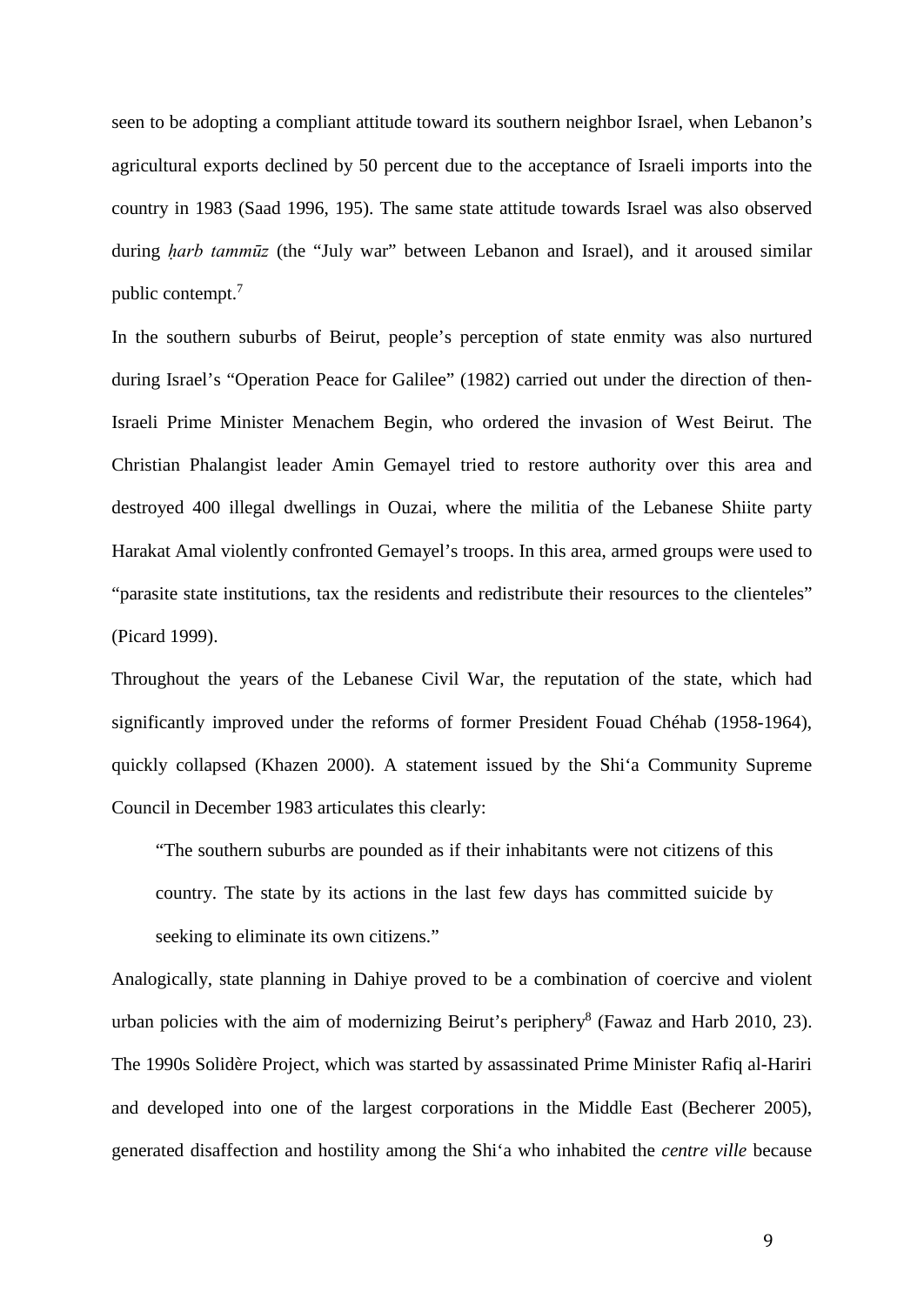they were relocated to other areas such as Dahiye. This experience made many Dahiye residents highly skeptical of state intervention in their residential areas, unlike the public acclamation that followed Hezbollah's accomplishment of its promises in the post-2006 war reconstruction (Mac Ginty 2007, 475; Fawaz 2014; Hourani 2015, 196). In this framework, from a historical perspective, Hezbollah has both endangered its existence through and benefitted from a successfully self-crafted image of an actor acting separately from the state, even when working as a majority party within the state apparatus (as per the latest May 2018 elections). Moreover, Hezbollah's positionality *vis-à-vis* the Lebanese state sheds light on a generalizable complex relationship between political parties and state institutions, which, in scholarly and media accounts, are seldom referred to as a single entity.

On the one hand, locals in Dahiye tend to interpret any form of state planning as threatening and suspicious; on the other, however, Lebanese state agencies are biased against any collective movement by residents who have historically been assumed to be hostile and violent, traits that can only be addressed by imposing discipline. The construction of the airport road in 1998 is only one of several attempts to marginalize the area, allowing drivers to take alternative routes (Deeb 2006). In sum, Dahiye has cultivated a feeling that it is the object of state enmity, given that the state has historically appeared to protect Dahiye's outsiders. During his discussions with government and Solidère officials, anthropologist Najib Hourani (2015, 188) claimed that war-stricken Shi'a were not represented as victims of war at all, "but rather as the carriers of a pre-modern ignorance and fanaticism that destroyed the cosmopolitan nation […]. They were described not as refugees (*muhajjarin*), but rather as invaders or occupiers (*muhtallin*) of others' property, and of cosmopolitan Beirut."

Hezbollah's campaigns have constantly been conducted against an anti-central state political backdrop, even in periods when the prime minister seemed to be sympathizing with their coalition, like the government of Najib Miqati (2011-2014). In this regard, Hussein, a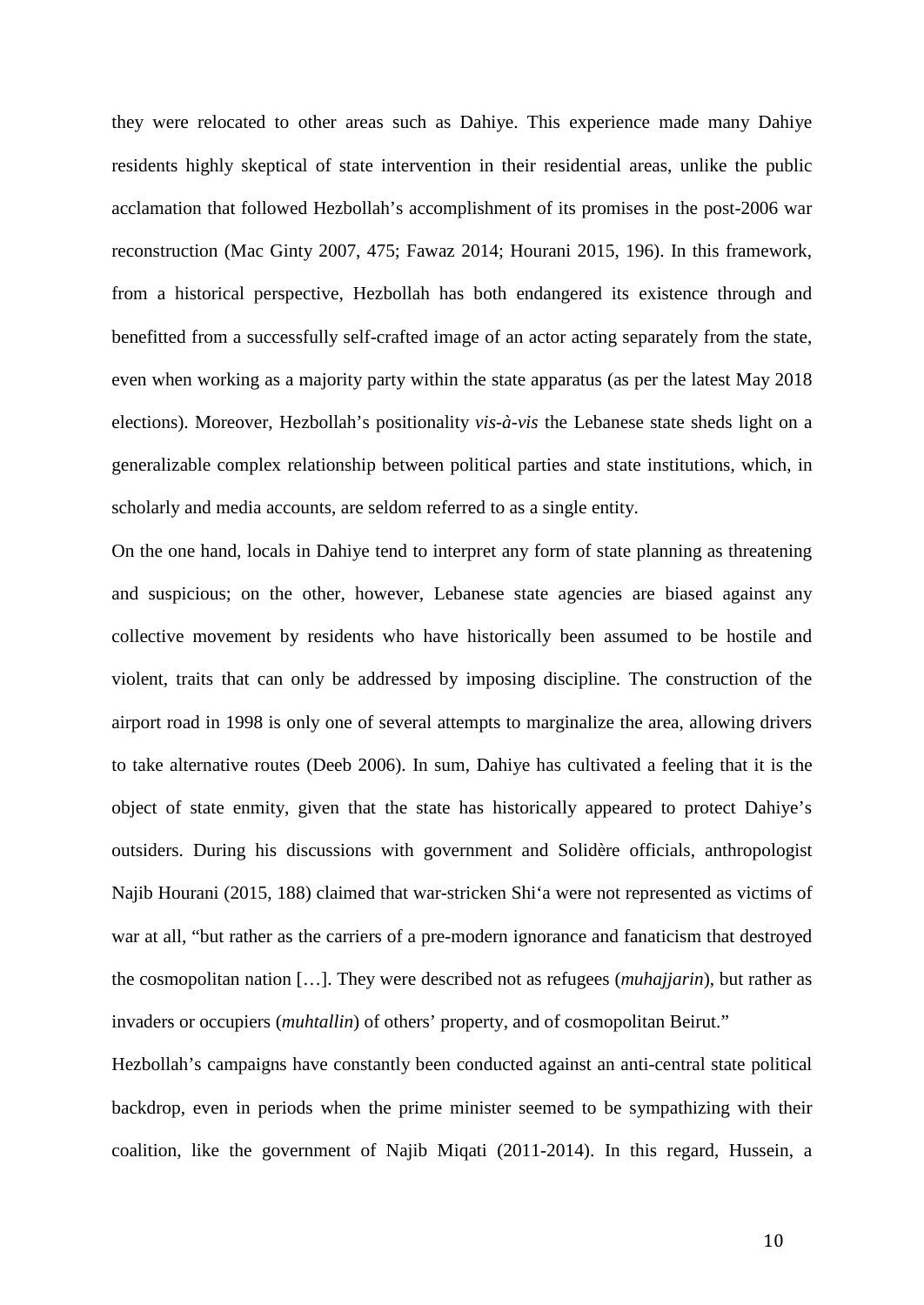resident in the Dahiye suburb of Haret Hreik, told me: "Saiyyd Hasan Nasrallah [the leader of the Hezbollah party] will sooner or later offer our military forces to the state, but not yet… He has said this government does not sympathize enough with  $us.^{"9}$  In its campaigns, Hezbollah has often used an anti-central state rhetoric, that is presenting the party and its outstanding networks of service provision as the best alternative to a wavering and lax state (Fawaz 2009, 330; Mac Ginty and Hamieh 2010, 50; Hourani 2015, 191). The rapid success of the party's reconstruction strategy after the July 2006 war constituted a "victory against Israel and the Lebanese government, which Hezbollah accused of collaborating with the enemy" (Fawaz 2009, 329), and an act of resistance that institutionalized "an already accepted ideology" (Nuwayhid et al. 2011, 514). However, the state itself has seemed to delegate to and trust Hezbollah as a private actor, in terms of planning responsibilities (Fawaz 2009, 324), and Hezbollah cannot be defined as a pure anti-state actor (Mac Ginty and Hamieh 2010, 60).

Even though Dahiye's residents are familiar with state neglect, the interviews conducted nevertheless reveal their "desire" (Aretxaga 2003) for a more assertive social contract with the central state. Hezbollah's welfare system is, therefore, not conceived as the "only possible state" by the residents, and it is not even deemed a sufficient alternative to the central state. The words of an elderly shop assistant in Laylaki<sup>10</sup> are meaningful in this regard:

"Hezbollah did a lot for us after the July war. But, we didn't get any support from the state. Everything is useless without an efficient state; Hezbollah can keep on providing everything to us, but nothing is going to change without official state support."

The southern suburbs of Beirut – which can be considered a slum, being over-crowded, badly planned urbanistically, and poorly serviced (Mac Ginty and Hamieh 2010, 49) – faced particularly difficult challenges during the reconstruction following the 2006 war (Mac Ginty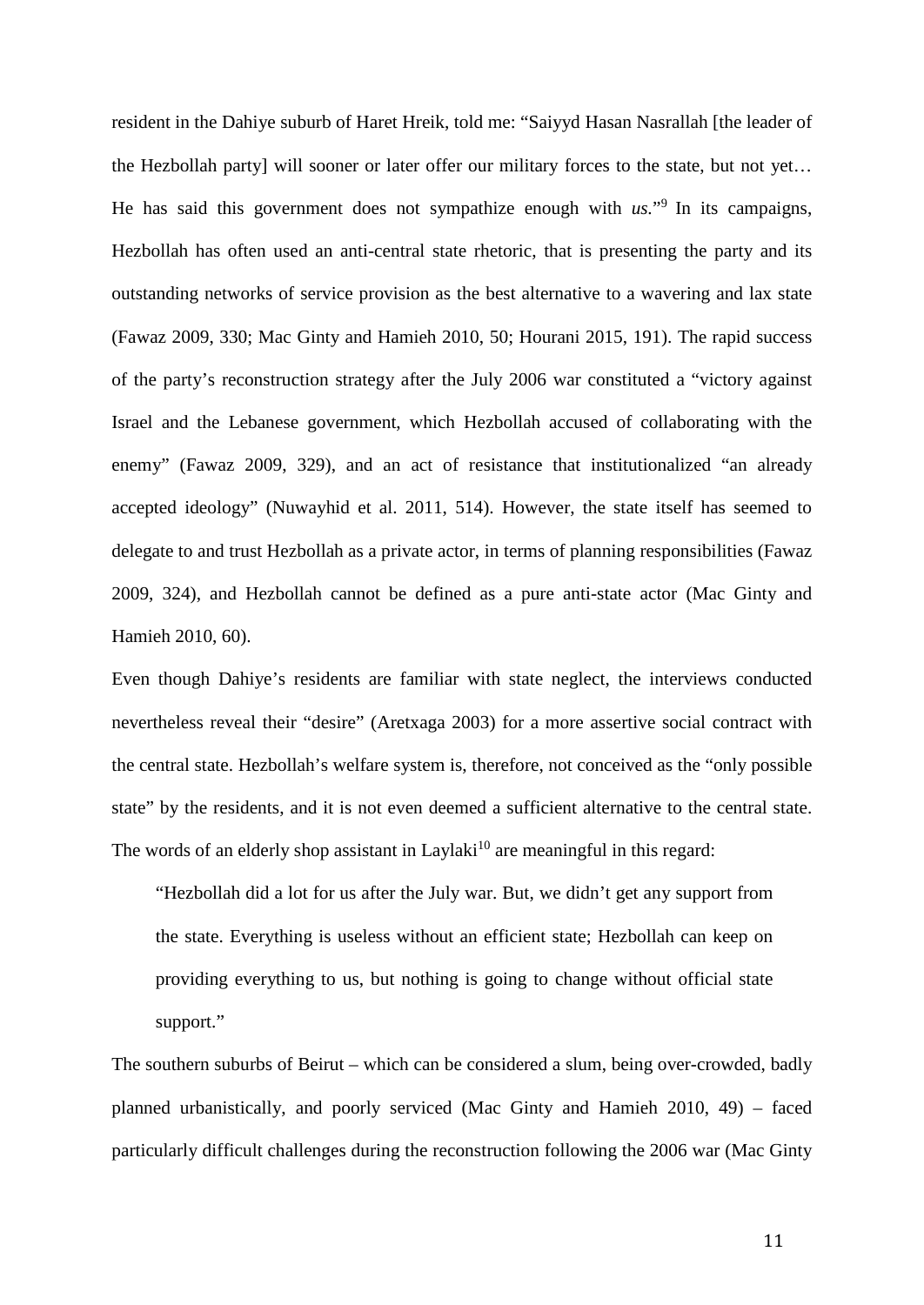2007, 464). During the 2006 Israeli attacks on Lebanon, the rift between the Lebanese government and Hezbollah widened. For instance, the Mouawad Ministry<sup>11</sup> explicitly hoped that the Israeli government led by the Prime Minister Ehud Olmert would weaken Hezbollah in the course of the conflict<sup>12</sup> in the hope that this would reduce its political sway in the aftermath of the war. During the post-war reconstruction, the government and Hezbollah established a kind of undeclared partnership, since local people gave financial donations to the Hezbollah-initiated Wa'd Project, which was also funded by the government (Fawaz 2009, 327; Fawaz and Harb 2010, 29). After the July 2006 war, the failure of the state to quickly remove the war debris reinforced Dahiye residents' dependence on Hezbollah's provision of housing (Hilal 2008, 71). The state's delay in providing cash payments destined for those afflicted by the war was similarly interpreted as a lack of sympathy.<sup>13</sup>

Nevertheless, while Hezbollah remains the only welfare provider in Dahiye and there seems to be the only alternative to the disorder that the enduring Syrian conflict may bring to Lebanon, its municipal governance is questioned to a certain extent by the locals with whom I spoke, who also said that Hezbollah's effectiveness is limited. For instance, the kidnapping of Syrian citizens from Dahiye in August 2012 by the Mogdad family<sup>14</sup> suggested Hezbollah's restricted control on the ground (Deeb and Harb 2012). The day following the kidnappings, the party's leader, Hasan Nasrallah, announced in a televised speech that the party "did not control the situation on the street" (Deeb and Harb 2012). These events serve to showcase the muddled relations between Dahiye's inhabitants, Hezbollah's governance, and the Lebanese state, along with the ways in which the sites of power change situationally.

#### **'Offering Lebanon to Israel on a Silver Tray'**

The dizzying divide between the state and Hezbollah during the July 2006 war was made clear by the two groups' respective public rhetoric, which informed local attitudes towards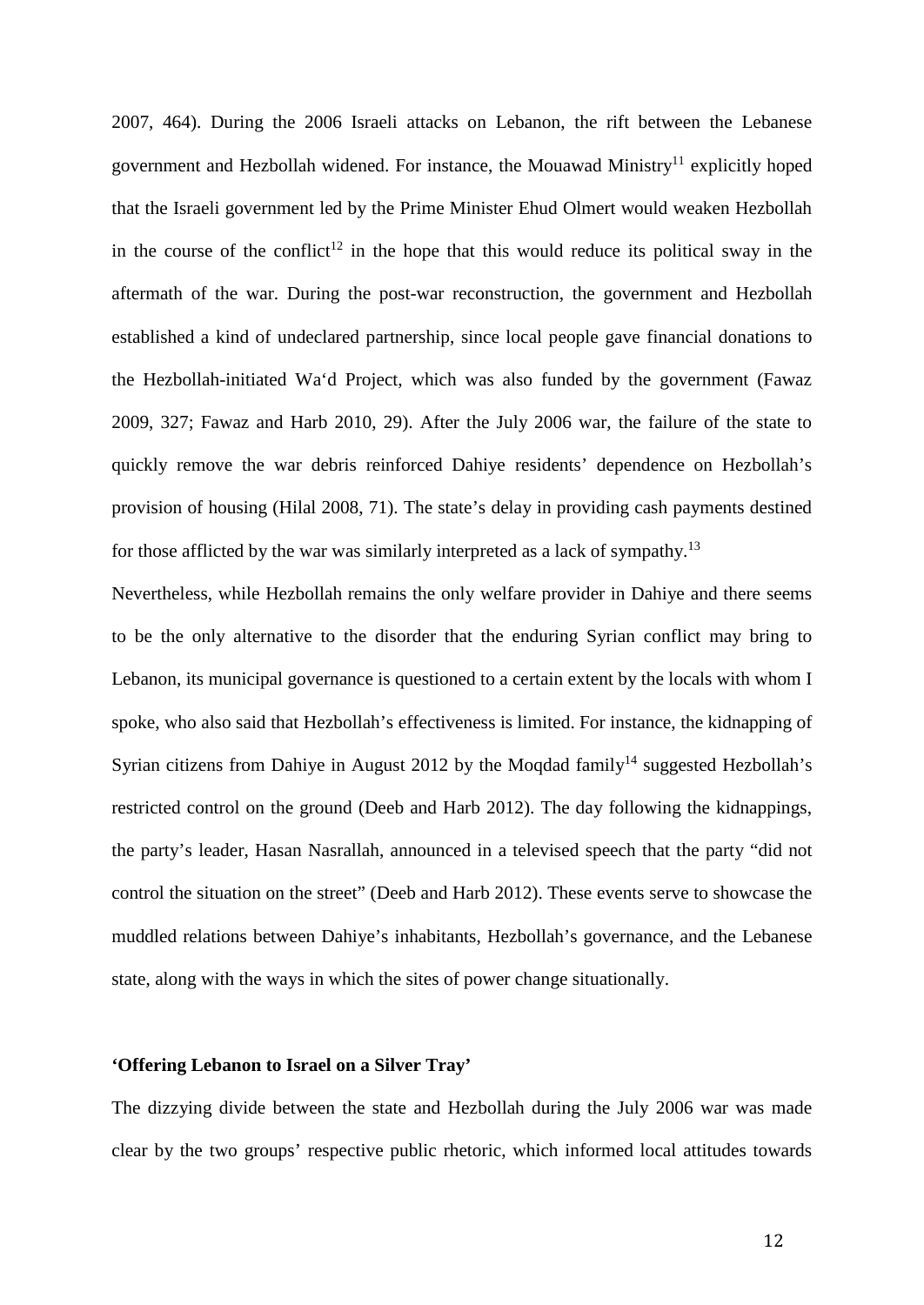the intervention by the international community into crisis-stricken Dahiye. During the conflict, the Lebanese state gave some local residents the impression that it was "willing to offer Lebanon to Israel on a silver tray"<sup>15</sup> in order to weaken Hezbollah,<sup>16</sup> and was playing a kind of negotiating role between Israel and Hezbollah via the international community (Presidency of the Councils of Ministers in Lebanon 2007). As a result of this policy of the government, the perception of the state in postwar Dahiye was extremely negative. Furthermore, some scholars have discussed that the 2006 Wa'd reconstruction project, established by Hezbollah through the NGO Jihad al-Binaa, was implemented and financed not only *without* the government's help, but also *despite* the obstacles it put in place (Alamuddin 2010).

The neutral position that the Lebanese state seemed to stake out during the Lebanese-Israeli conflict generated widespread discontent and resentment on the street in Dahiye. Indeed, according to municipal officials and affiliated service providers, at the time of the July war, party political symbols were visibly removed from public institutions. In the same vein, the project manager<sup>17</sup> of the Ministry of Social Affairs branch in the Dahiye suburb of ash-Shiyyah said that politicians in Lebanon were deliberately dividing people by religion and culture. In other words, only the apolitical and the a-confessional seemed potentially capable of acting in a "humane" manner. Hezbollah's provision of aid was seen an act of moral and political resistance and evidence of victory and contrasted with the central state's attempts to uphold a stance of neutrality. The Dahiye municipalities that wanted to distinguish their political orientation from Hezbollah, such as al-Mreije and Hadath,<sup>18</sup> adopted a progovernment rhetoric, contending that the Lebanese state had become far more efficient in the suburbs since the July war.

Dahiye's public morality, promoted by Hezbollah, aimed to bring to light who had aligned with the party and who had not during the conflict. This process tended to retrospectively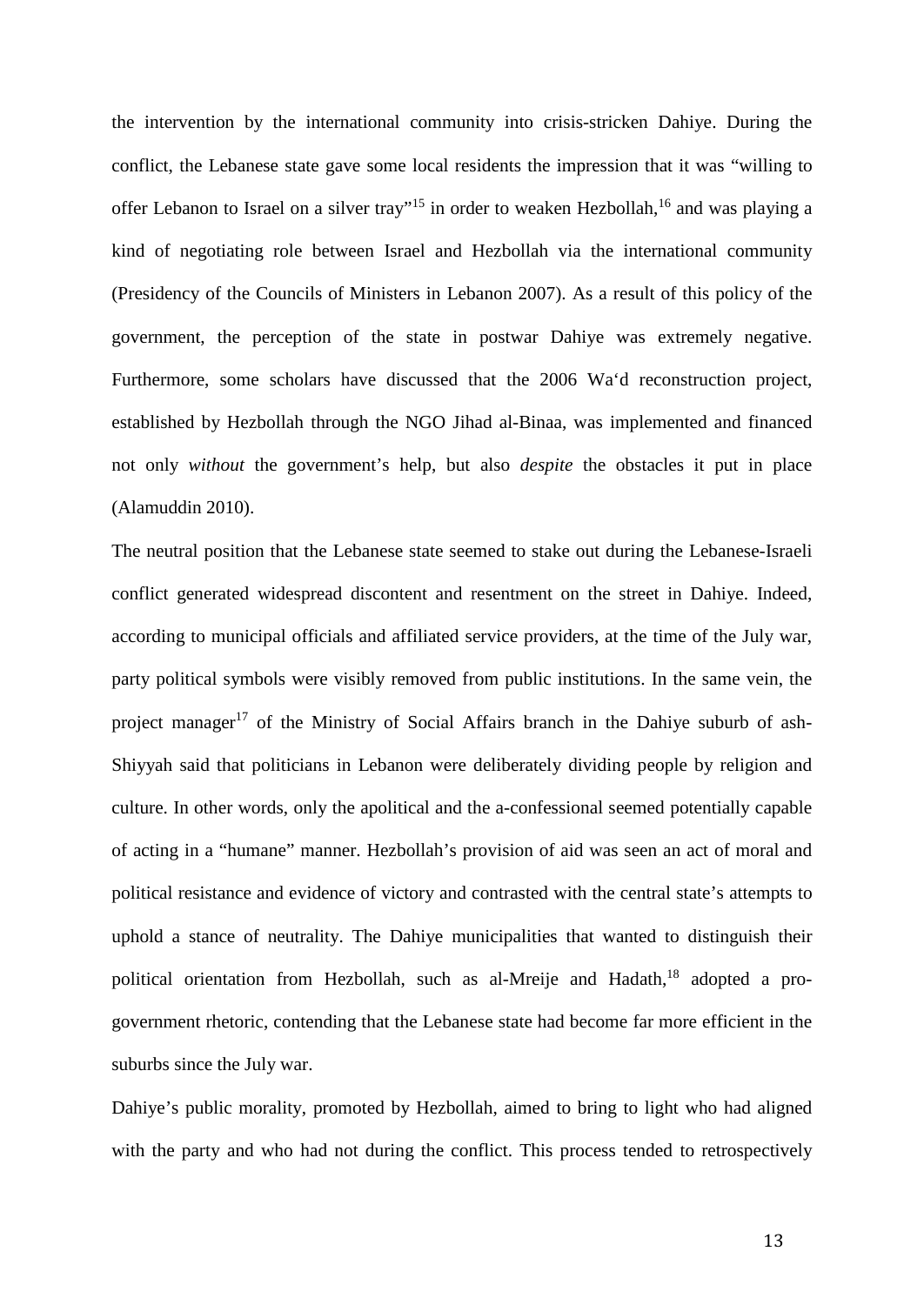consolidate aid recipients' attachment to their local territory, as an antithetical response to a combination of both state neglectfulness and state enmity. Local relief provision to coresidents in times of conflict has intensified people's intimate attachment to Dahiye, while further "othering" the touristic presence of the international humanitarian apparatus and its purported aim of supporting those affected by conflicts (Mac Ginty 2007; Carpi 2014). Media accounts also show evidence of the longstanding mistrust of some segments of Dahiye's population towards the international community which has rushed to rescue them during crises. A Lebanese press release published in *al-Akhbār*<sup>19</sup> newspaper reported that tons of emergency relief products supplied by the UNHCR had been burned before they could be distributed due to inadequate protection in storage. This was compared to the "smell of corruption" (*rayḥat al-fasād*) in the state-connected High Relief Commission and the total unreliability of United Nations staff, who were seen to have little regard for people's safety.

From a local perspective, international aid organizations did not view the July war as part of the historical (or temporal) continuity of the area and its everyday provision of services. The social response to humanitarian assistance in 2006 led locals to feel a greater entitlement to claim that the territory was *theirs* – an attachment to place that went beyond cycles of crisis and aid provision. This can be contrasted with the temporary exploitation of war-affected areas by the international aid industry, whose temporally contingent interventions in Dahiye complied with the Lebanese state's interests, rather than responding to pre-existing local needs. The departure of the United Nations Development Programme (UNDP), decided on the basis of its risk management assessment, also served to create greater disaffection towards the "international saviors" in the suburbs. This growing endemic mistrust is captured by 'Ali<sup>20</sup> from ash-Shiyyah, who observed: "Nothing dies if it comes from the inside [*mā fy shy bymūt min juwa*]. Corruption and exploitation have increased due to the presence of the foreigners here." Likewise, on the al-Jazeera television channel,  $2<sup>1</sup>$  the UN and the US were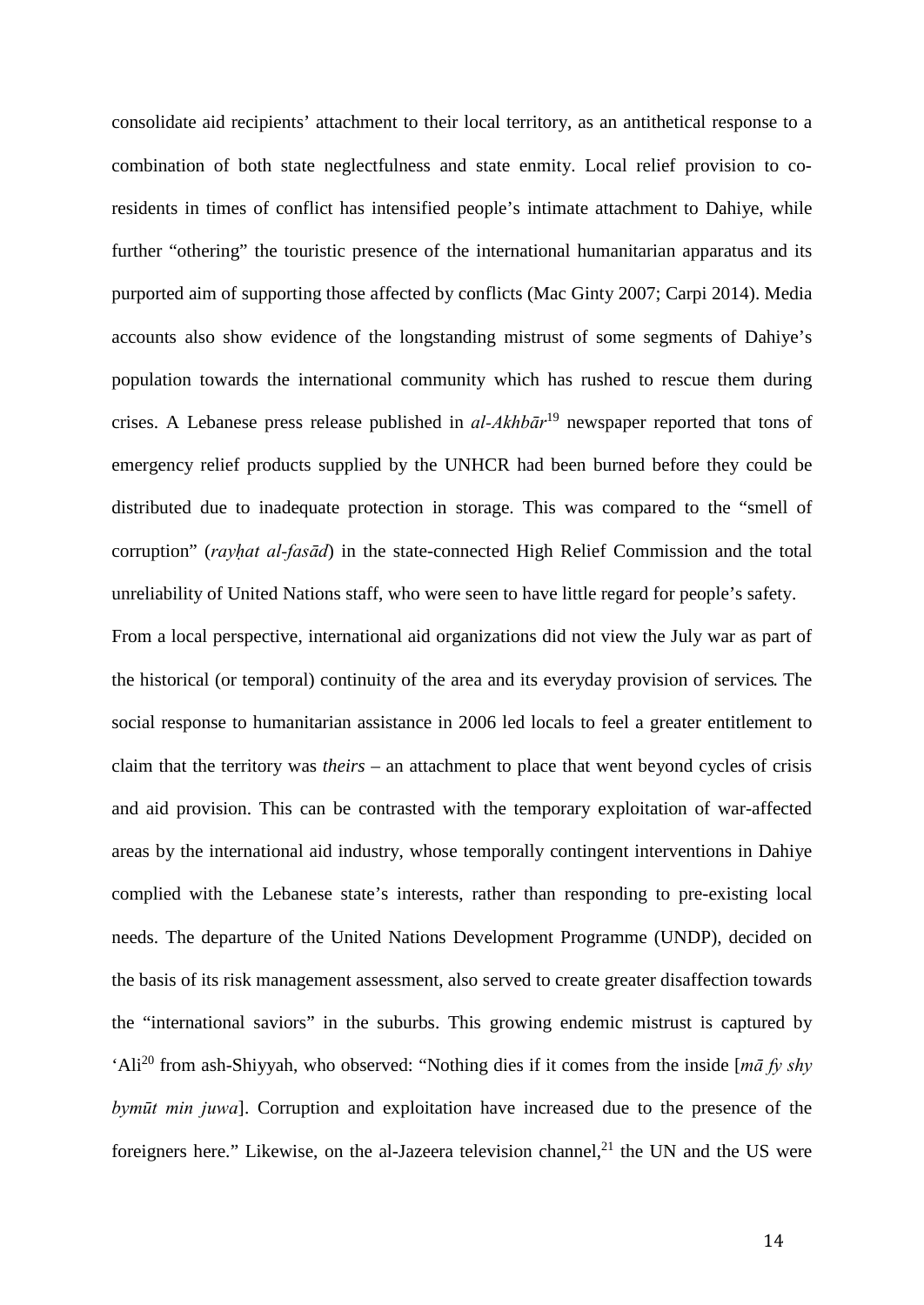often described as "the real criminals" and "people who have always lied."<sup>22</sup> By the same token, Mahmoud,<sup>23</sup> a local resident, denied *tout court* that international NGOs had provided aid in Dahiye during the July war.  $Al-Akhb\bar{a}r$  journalist Rajana Hammiye<sup>24</sup> stated that foreigners visiting Dahiye after *ḥarb tammūz* were usually referred to by locals as '*aber sabīl* ("passers-by") – that is, people who leave after fuelling the spirit of the Israeli humiliation – as opposed to *sha'b al-mankūb*, "the people of the disgrace." When local residents referred to foreign-funded reconstruction programs, they expressed resentment and suspicion towards the international community as well as the Lebanese state. The emphasis on the temporariness of international humanitarian aid in Dahiye and the state's abdication of responsibility – or even compliance with the "Zionist entity" – contrasts with the system of mutual care that Dahiye's communities have developed throughout a history of abandonment. The politicization of aid has a long genealogy in humanitarian thinking, and exclusion from regimes of assistance is normally explained as a politically biased distribution of resources that is directed by higher powers (Mac Ginty and Hamieh 2010). In this respect, the Dahiye scenario appears diverse; on the one hand, one can see Hezbollah's politics of inclusion and popular empowerment (Roy 2008), which purports to enhance the agentive role of its political membership, while on the other, most of the international humanitarian agencies believe they are operating on pathological subjects, that is victims of war violence and displacement who need to be "healed", using neutrality as the ultimate approach to uphold morality and social order in times of crisis. Similarly, governmental and other political actors have tended to view each other as using humanitarianism to strengthen, weaken, or contest the claims of their counterparts and to moralize their political agendas (Carpi 2014). Ahmed<sup>25</sup> from ash-Shiyyah explained to me how, during the July war, "everyone bringing aid wanted their logo to be shown... and this time, there were definitely more international brands than usual." This was presented as evidence that humanitarianism in Lebanon is mostly used as an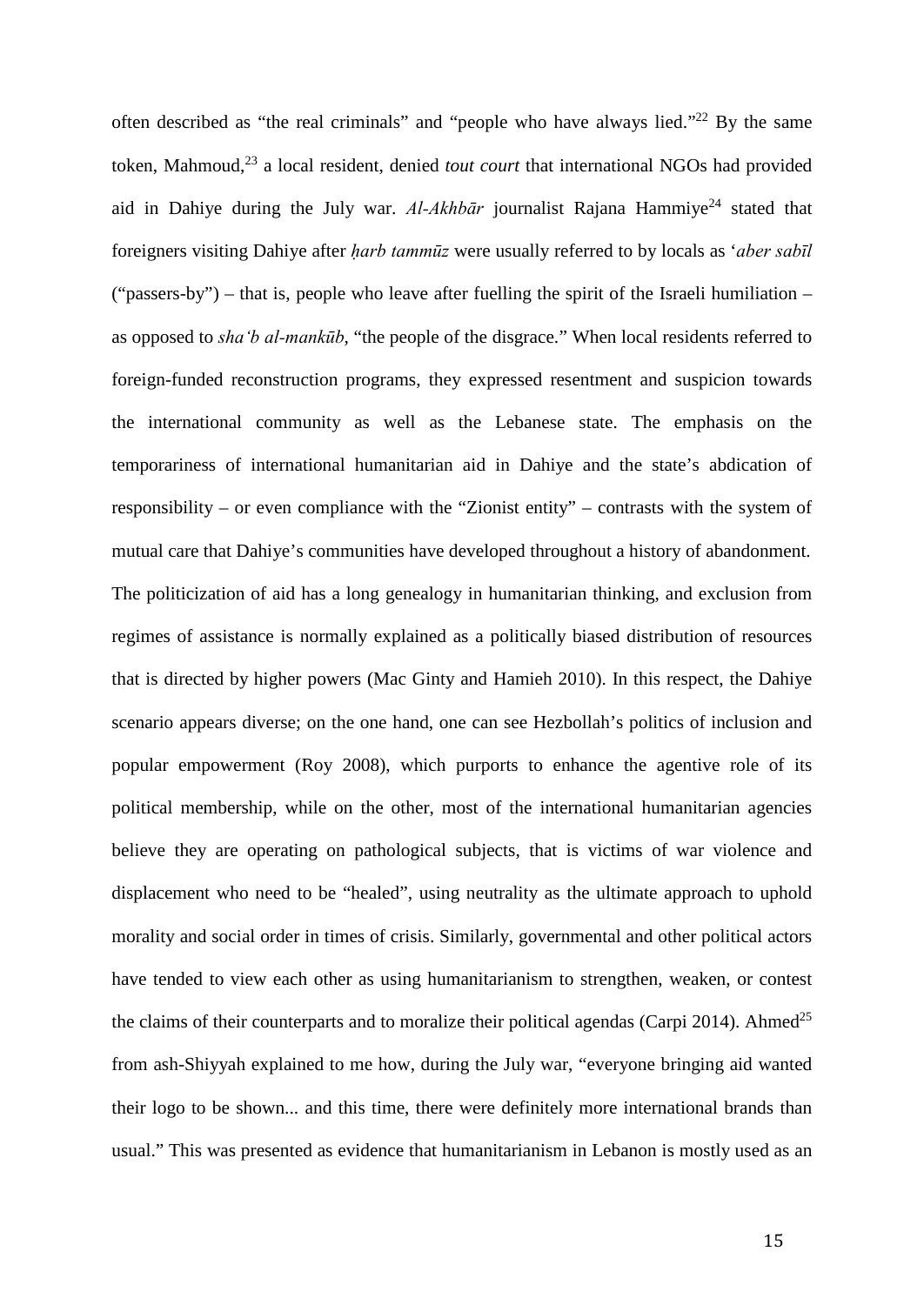opportunity to gain political capital while alleviating war-inflicted suffering. In this regard, the words of the ex-Lebanese Minister of Social Affairs Nayla Mouawad in July 2006 reveal how local order is not a developmental stage or status that can be reached once and for all, but rather a relational balance: "I ask the US government to intercede to permit the establishment of humanitarian corridors, to show the Lebanese people that the Seniora<sup>26</sup> government is effective."<sup>27</sup> Former Lebanese Prime Minister Fouad Seniora was indeed seen as a local agent of the West in the implementation of a "liberal peace" (Mac Ginty 2007, 472).

In this sense, local residents read the ambivalent liminal politics of the attacked Lebanese state as straightforward enmity, offering Lebanese land to Israel on a silver tray. The state's behavior was associated with what was commonly defined by local citizens as a war-related touristic approach of the international community (*al-harb hiyye siyahat al-mujtama' addwali*), here embodied by humanitarian agencies on the ground which come to know and work in Dahiye only after war and destruction while ignoring historical continuity. International humanitarian agencies were purportedly showing empathy to people but positioning their practices within a neutral and impartial rubric, that is, respectively, not taking sides in conflicts and being driven by needs to make decisions independently (Mačák 2015, 161).

# **The Villages of Akkar and the Syrian Refugee Influx**

Akkar's previous history of displacements and the indirect legacy of war often goes unheeded in contemporary accounts of international humanitarian agencies dealing with the Syrian refugee influx. The northern region of the country has long since been home to large numbers of Lebanese migrants (Gilsenan 1996) as well as returnees who resettled in the country at the end of the civil war, while it has also suffered from infrastructural neglect in postwar periods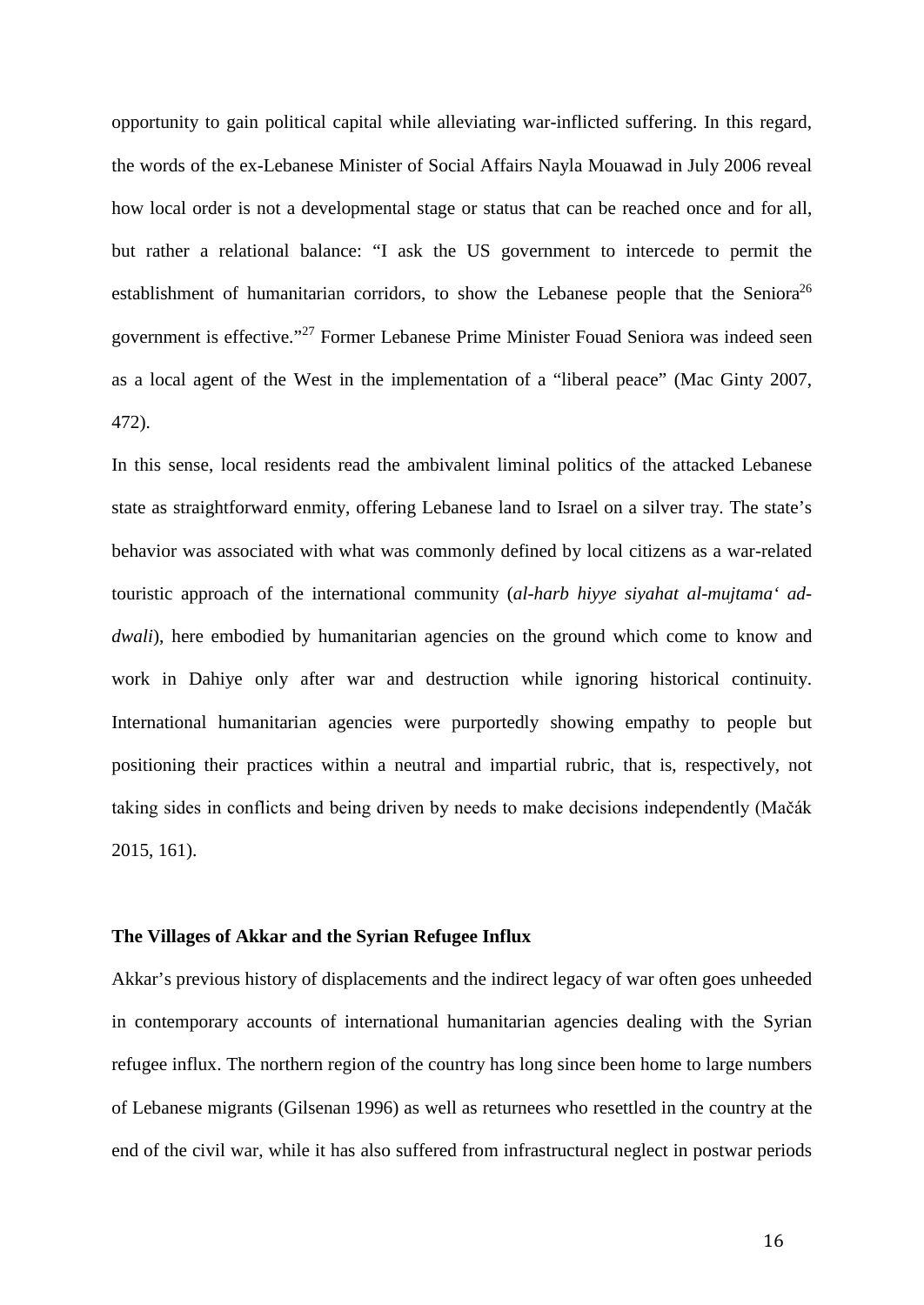(Moghnie 2015) because it has been considered to be less affected by the fallout of conflicts with Israel. For instance, no political forces invested in the reconstruction of the Nahr al-Bared refugee camp after the 2007 clashes between the Islamist group Fath al-Islam and the Lebanese army (Hassan and Hanafi 2010). These clashes negatively impacted the northern Lebanese economy, while the United Nations Refugee Works Agency (UNRWA) did not hold the type of mandate necessary to rebuild parts of the urban area that used to delineate the camp space (Hassan and Hanafi 2010, 40).

During his visit to Akkar, Sa'ad al-Hariri, leading the *Tayyar al-Mustaqbal* party, stressed the needs of this region and the importance of providing care,  $28$  by symbolically connecting Akkar to the state in the wake of Akkaris' participations in the "Cedar revolution" (Knudsen and Kerr 2013, 3). The latter was in fact sparked by the death of Sa'ad's father Rafiq on February 14, 2005 and by the demonstrations of the Syrian regime's allies on March 8, 2005. During the spring of 2011, the villages of Akkar and the small city of Halba became the first destination for Syrians fleeing shelling by the Syrian government. The region, which ranks lowest in terms of government-provided services in Lebanon (Abi-Khoury 2012), was already hosting a large number of Syrian migrant workers who had arrived prior to the Syrian political crisis (Chalcraft 2009). These villages are mostly rural hamlets where the local political economy has historically been formed by feudal-like relationships, and where Syrians mostly worked as peasants, cleaners, gardeners and constructors. In Akkar, social networks have always been "mechanisms of governance crossing over state boundaries" (Haas 1992), where informal powerholders still retain local sway and authority. This has engendered local "governance without government" (Rosenau and Czempiel 1992), in that the central state normally neglects such areas. The intervention of the international humanitarian apparatus reconfigured the political assemblage governing the Akkar space, in which the central state is only one among several actors seeking to preserve local order.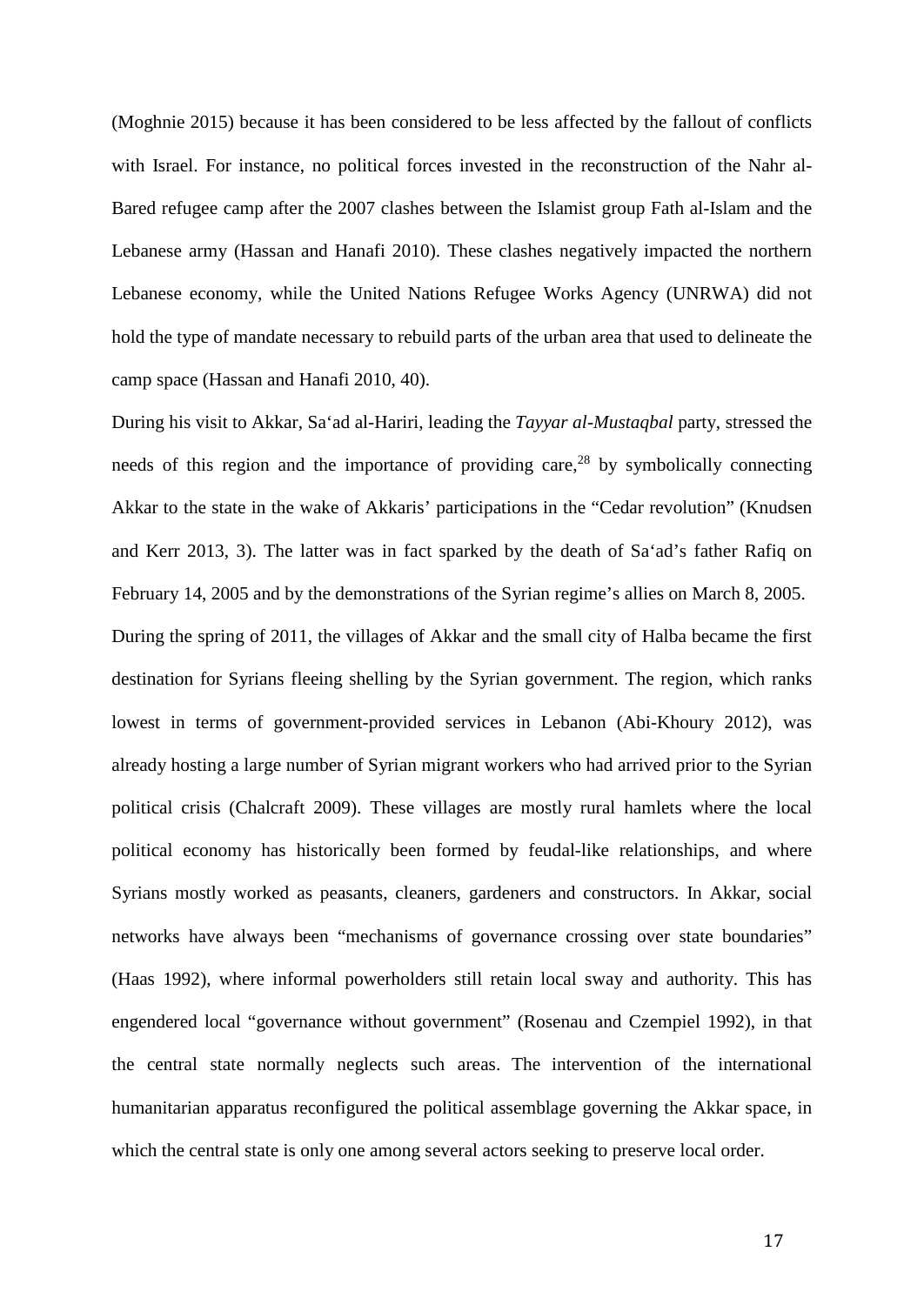When not engaged in menial labor, the Syrian nationals who were living in Akkar before 2011 were generally employed in the Syrian national army, which had been active in Lebanese territory since 1976, with the alleged motivation of protecting Lebanon's stability following the 1975-1990 civil war (Abi-Khoury 2012). Even though Syrian President Bashar al-Asad withdrew his troops in April 2005 in response to international and local pressure, Lebanese citizens nowadays still tend to identify Syrian laborers with their "Leviathan" regime, leading to a complex relationship between the former military occupation and current refugeehood. I will now show how today's Syrian refugees perceive the Lebanese state's and the international humanitarian apparatus's enmity in similar ways to the Lebanese who were displaced during the July 2006 war.

The Lebanese state, historically at the mercy of Syrian political decisions, pursued a continuous politics of balance out of its need to survive and preserve political order. However, the liminal politics that the Lebanese state tends to embrace in times of crisis stands in contradiction with its repressive acts. For instance, assassinated Lebanese journalist Gibran Tueni wrote in November 2000 about the Lebanese state crushing protesters at the University of Saint-Joseph in Beirut who were voicing their opposition to the Syrian occupation. Moreover, although there are many complexities to this issue that fall outside the scope of this article, the Lebanese government had supported the *Pax Syriana* in Lebanon until the Syrian troops' withdrawal in 2005.

Likewise, the governmental response to the Syrian crisis and the subsequent refugee influx has been rather controversial, falling between anti-refugee acts and a normative liminal politics. Since the very beginning of the crisis, the Lebanese government has regarded the Syrians as temporary residents and in legal documentation has employed the term "displaced" – *naziḥūn* – rather than "refugees" – *lajy'ūn*, consolidating the fact that Lebanon is not a signatory to the 1951 Refugee Convention*.* Indeed, a ministry of social affairs official,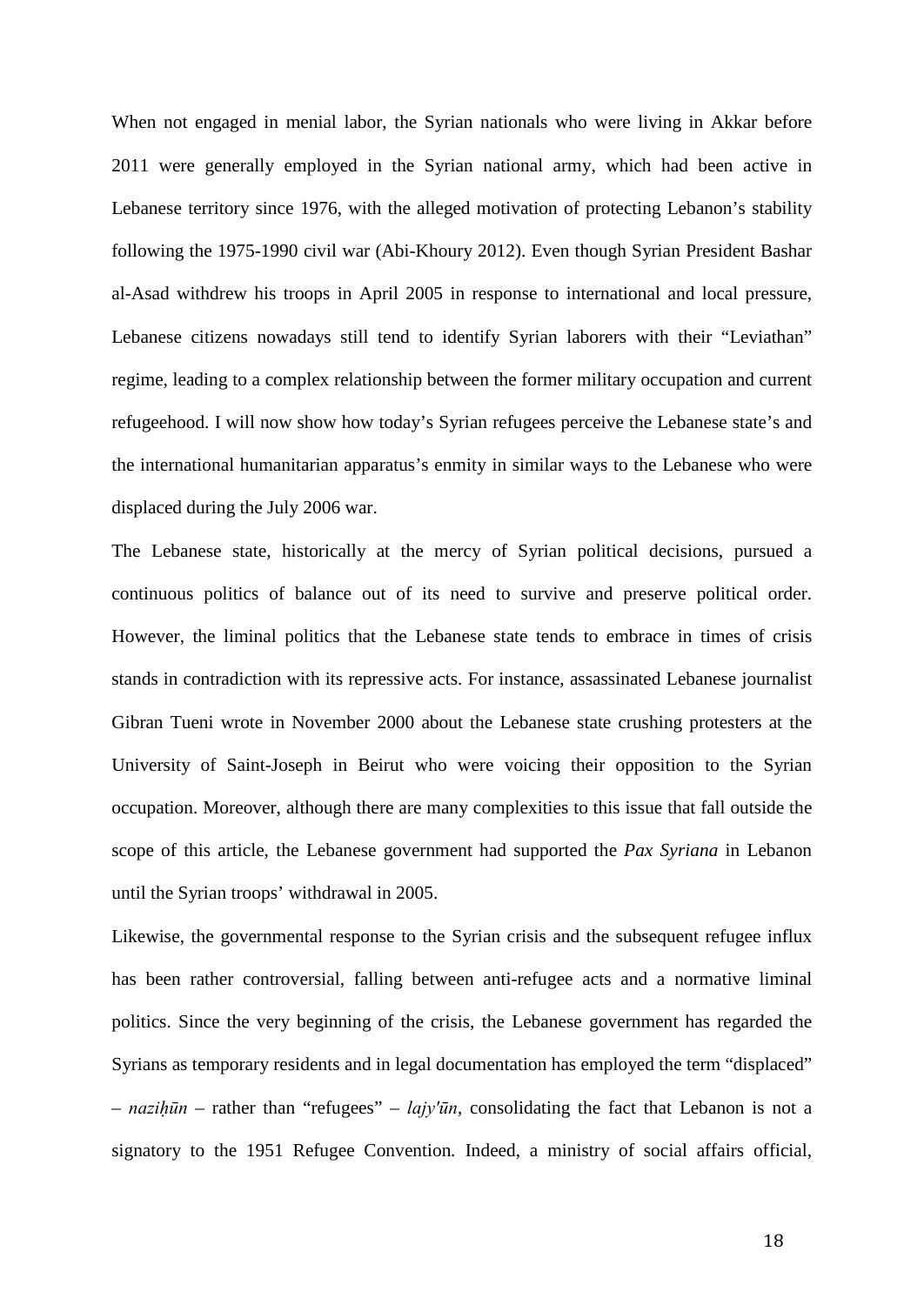Makram Malaeb,<sup>29</sup> declared that the Lebanese government's intention was certainly not to let refugees feel "comfortable," but rather to prompt them to resettle elsewhere, or return to Syria in safe conditions. The government has followed the same anti-naturalization (*tawṭīn*) narrative for Syrians as it has done for Palestinian refugees, who have only sporadically been allowed to obtain Lebanese citizenship.<sup>30</sup> The spectre of *tawtūn* in Lebanon has consequently cemented crisis repertoires caused by long-term refugeedoms and political failures to prevent the emergence of new, unwanted citizens.

The so-called Ba'bda Declaration (issued in June 2012) normatively asserted Lebanon's neutrality and disengagement from the Syrian crisis. Unlike the 2003-2006 Iraqi crisis, during which a memorandum of understanding was swiftly signed between the Lebanese government and the UNHCR, Lebanon did not adopt any formal policy vis-à-vis the Syrian displacement until late 2014 (Janmyr 2017). While the previous Lebanese minister of social affairs, Abou Fa'our, had initially followed a *de facto* relatively open-door policy in line with a humanitarian approach, $31$  others leading politicians such as the then-minister of the interior, Marwan Charbel, showed reticence and even racism towards the Syrian newcomers, suggesting that the Lebanese border be closed in early 2012. On a similar note, Gebran Bassil, at that time energy minister, who was affiliated with the 'Aoun-led Free Patriotic Movement,<sup>32</sup> had already called for Syrians to be denied entry and for the repatriation of those who were already inside Lebanon in September 2013.<sup>33</sup> The temporary acceptance of Syrian refugees to Lebanon continued periodically until January 2015, when the decision was made to restrict entry to those refugees who had a hotel booking or 1,000 USD in cash (Janmyr 2017; Dionigi 2017).<sup>34</sup>

In order to cope with the refugee influx and uphold public accountability, Lebanon's government strategy has made use of external resources, while simultaneously denying the scale of the Syrian crisis.<sup>35</sup> Most local parties that have provided aid to Syrian refugees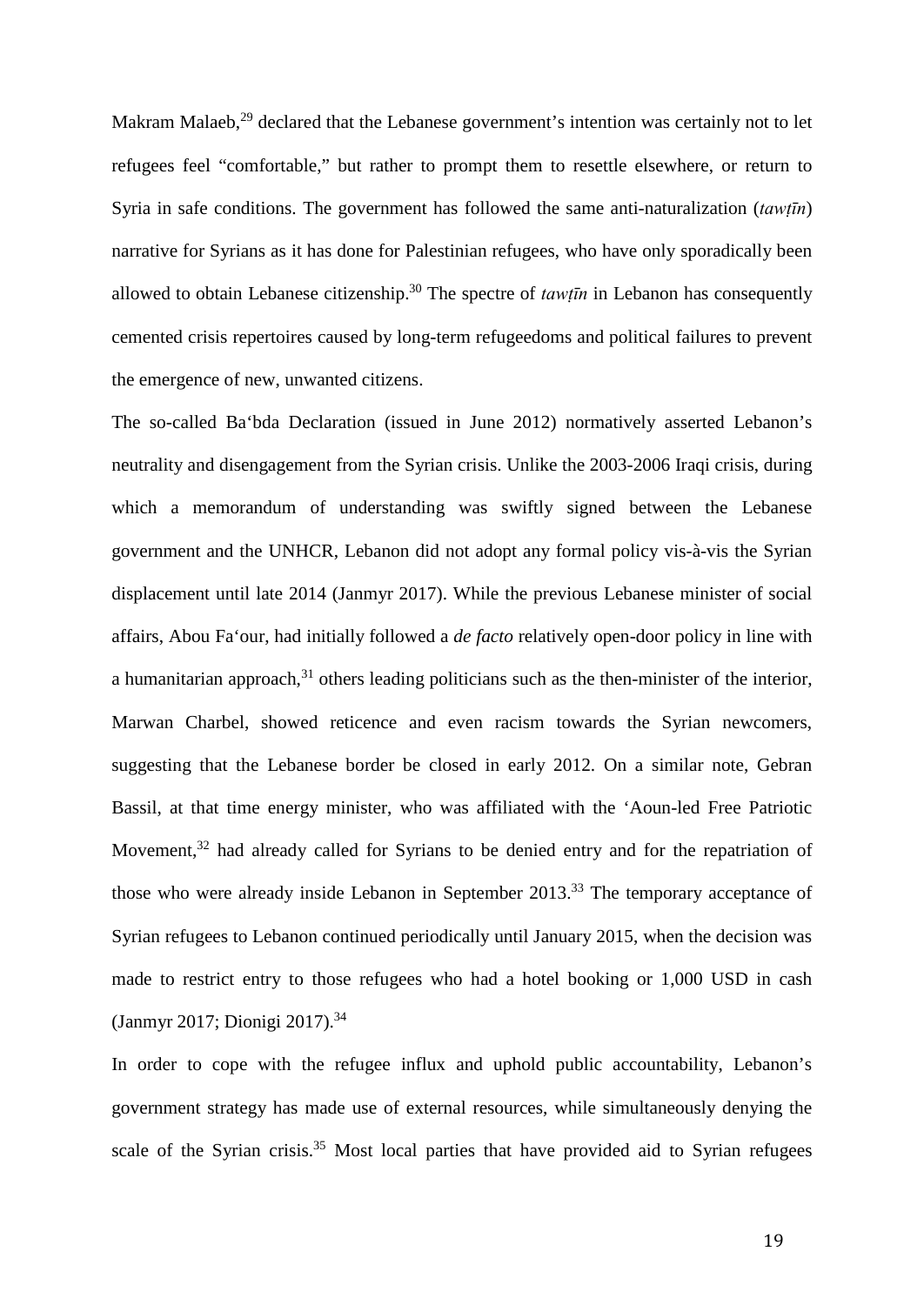belong to the Sa'd Hariri-led March 14 coalition, which sympathized with some segments of the Syrian opposition, such as Arab Gulf NGOs. The March 14 coalition has a long history of providing assistance and reconstruction support in times of crisis. For instance, the Future Movement intervened as an aid provider during the July 2006 war, as well as in the wake of the Beirut street clashes in May 2008, when it distributed \$1.2m in direct compensation to those affected by the violence, especially in the Tripoli neighborhood of Bab at-Tabbaneh (Mac Ginty and Hamieh 2010, 55).

Those who support the Syrian opposition, and who have helped Syrian refugees in Akkar, have voiced their perception of state enmity. For example, the administrative head<sup>36</sup> of the Lebanese NGO 'Akkarouna has argued that the Lebanese state allocated greater funding to the displaced of the July war than to Syrian refugees fleeing violence and persecution. Furthermore, Lebanon's High Relief Council, which is funded by the government, stopped giving financial assistance to the Syrian refugees and supporting those who helped refugees in Akkar due to a supposed lack of resources. Similarly, in the interviews I conducted, local residents highlighted that the central government had consistently stopped projects sponsored by Lebanese parties that are generally sympathetic to the Syrian opposition.<sup>37</sup> The Lebanese state therefore is not perceived to be neutral with regard to the Syrian conflict, but in practice, that performance of neutrality even produces enmity towards the people of Akkar's and the Syrian refugees by aligning with the Asad regime.<sup>38</sup>

A recurrent theme of Arab Gulf-funded NGOs that provided aid to Syrians in Akkar<sup>39</sup> was instead state enmity as a form of passivity – a nuanced effect of liminality - towards crisis and crisis-stricken victims. Until late 2013, some local exponents of the March 14 coalition declared that they would give assistance to the Syrians "mostly due to the absence of services provided by the state. *We* are the only human beings here who are doing something for our Syrian brethren."<sup>40</sup> The anti-state rhetoric of the residents of Akkar parallels the Dahiye anti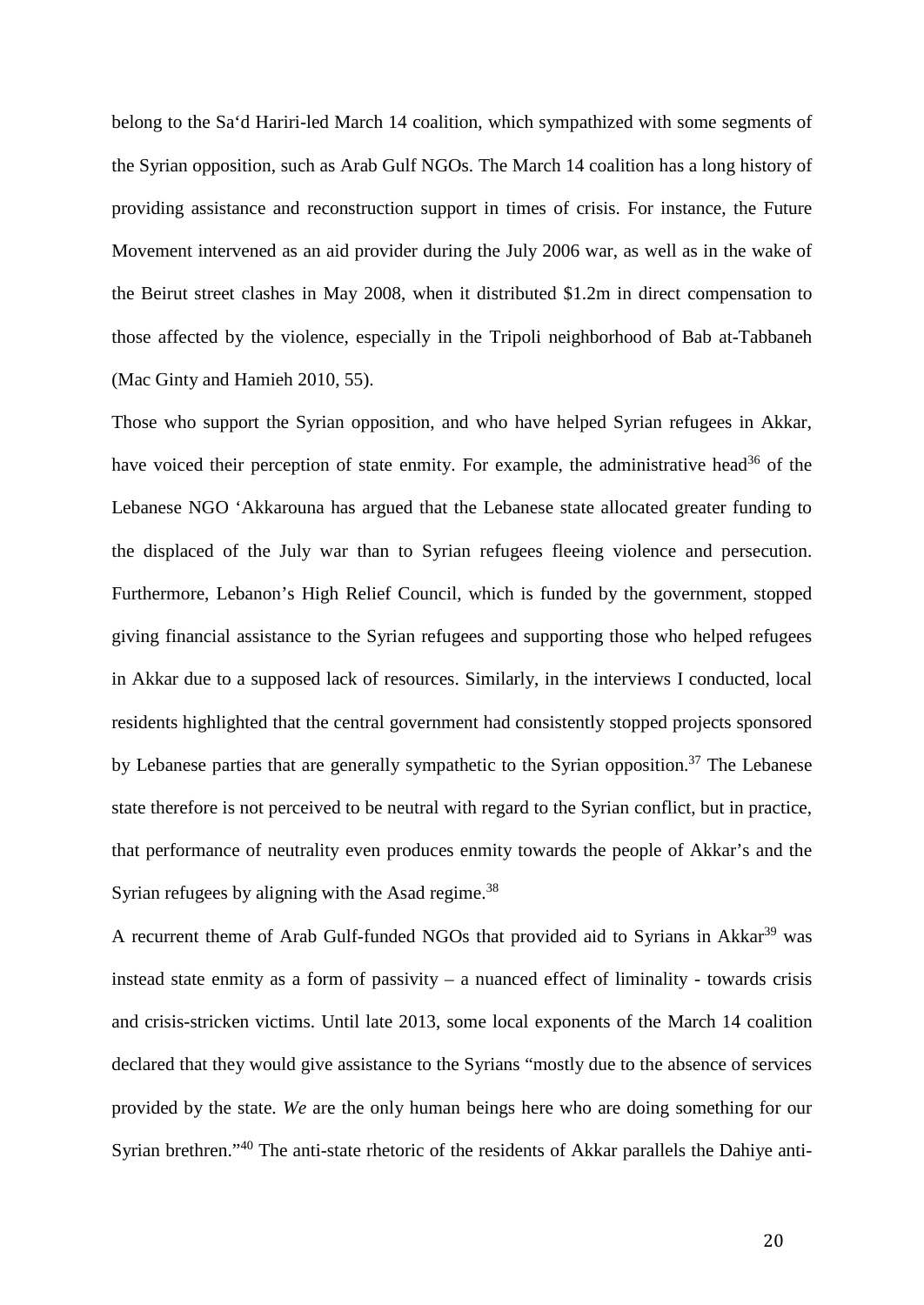state rhetoric, despite the diverse political environments. Similarly to Dahiye, however, this anti-stateness is not a clear-cut stance, but rather the product of the perception of state enmity combined with individuals' frustrated attempts to befriend the state. I will now turn to Akkar's humanitarian economy, where both the state and the international humanitarian apparatus are thought to be "winking at each other" in their liminal preservation of the sociopolitical order.

# **The Local Reception of Syrian Refugees in Akkar**

In the Akkar region, both official and informal access to resources is mostly guaranteed by local *zu'amā*<sup>',41</sup> *makhātir*<sup>42</sup> and other local authorities (such as a governmental representative called a *mandūb*, or a commissioner in charge of managing local affairs, known as a *mas'ūl*, meaning "responsible"). In this realm of multiple actors, it is the municipality's *mukhtār* who provides the list of beneficiaries to the international NGOs and UN agencies. If a cleavage between the central state and local powerholders was identifiable prior to the arrival of international humanitarians, foreign aid providers have reinforced the locally entrenched pseudo-tribalism and clientelism because they generally have to rely on local gatekeepers to gain safe and quick access to local communities and refugees (Mac Ginty and Hamieh 2010). As Feras told me in Bebnin,<sup>43</sup> international aid organizations are believed to "wink at our old local leaders, who all have an interest in monitoring the aid distribution process in the absence of the state. What is the result? The beneficiary group is still selected according to their corrupt criteria." A UNICEF worker in the area, expressed a similar idea:<sup>44</sup>

"The local authorities provided me with a list of people who were entitled to receive financial support for their children's schooling materials. After the distribution, several people came to me, complaining that they hadn't even heard about this possibility of help."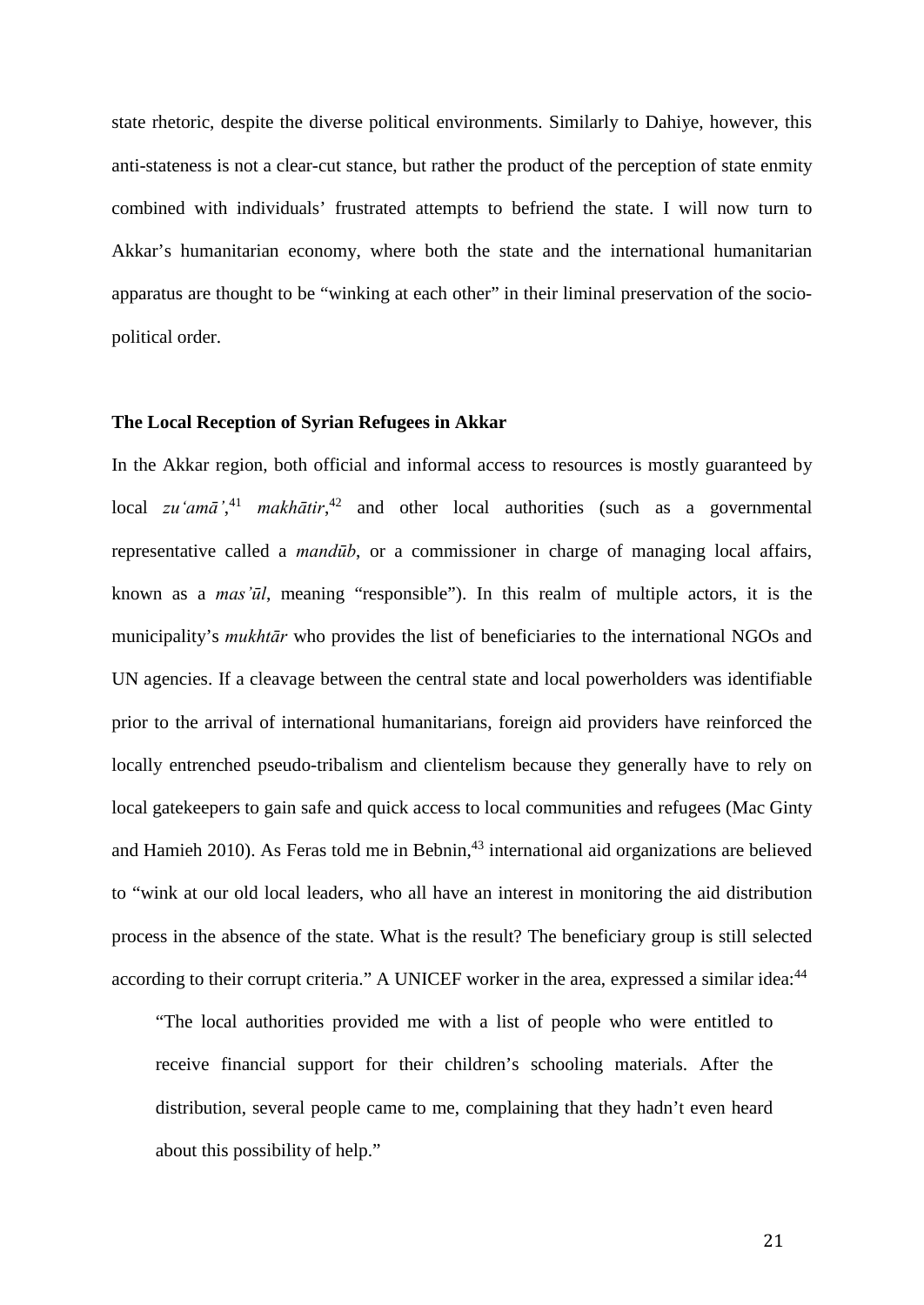In this framework, aid becomes a new resource within the local network of political clientelism (Cammett 2014), which thrives in the historical absence of the central government in the northern region of Lebanon. In response, most of the international humanitarian apparatus has justified their cooperation with local leaders – and, in some cases, the tendency to avoid cooperation with the central state – by arguing that their goal is not to change Akkar's society, but rather to maintain a neutral – and, liminal – position within the humanitarian space.<sup>45</sup> Among my interlocutors, the local perception of state enmity was therefore accompanied by the refugees' belief that the political neutrality of international humanitarian agencies was actively feeding into state enmity.

I observed how small Lebanese villages feel bewildered at the hands of the transnational governance that has emerged as a result of the Syrian refugee influx. Some locals aspire to state centralization and to counter external interventions, in that they believe they are "offering" their land to the international humanitarian apparatus. External actors tend to rely on Akkar's pre-existing, fiefdom-like power structures and reinforced decentralized forms of governance to gain access local villages and communities. In a region that has long tried to capture the friendlier "face of the state" (Obeid 2010), many locals voiced their disaffection with both local powerholders and the international humanitarian apparatus that relies on their gatekeeping. Fadi, a Syrian from Homs who had relocated to Wadi Khaled, affirmed:<sup>46</sup>

"I don't trust these new organizations that came here, saying that things will get better with them. I have fought with the *mukhtār* face-to-face, because I was not given enough. I have five kids to feed! He used to listen to my requests until a few months ago… but now he feels empowered and blessed by the West, because *they* also need his help. I know they all do business based on the Syrian suffering, while they wink at each other."

In this hybrid space co-governed by international and local structures, the role of local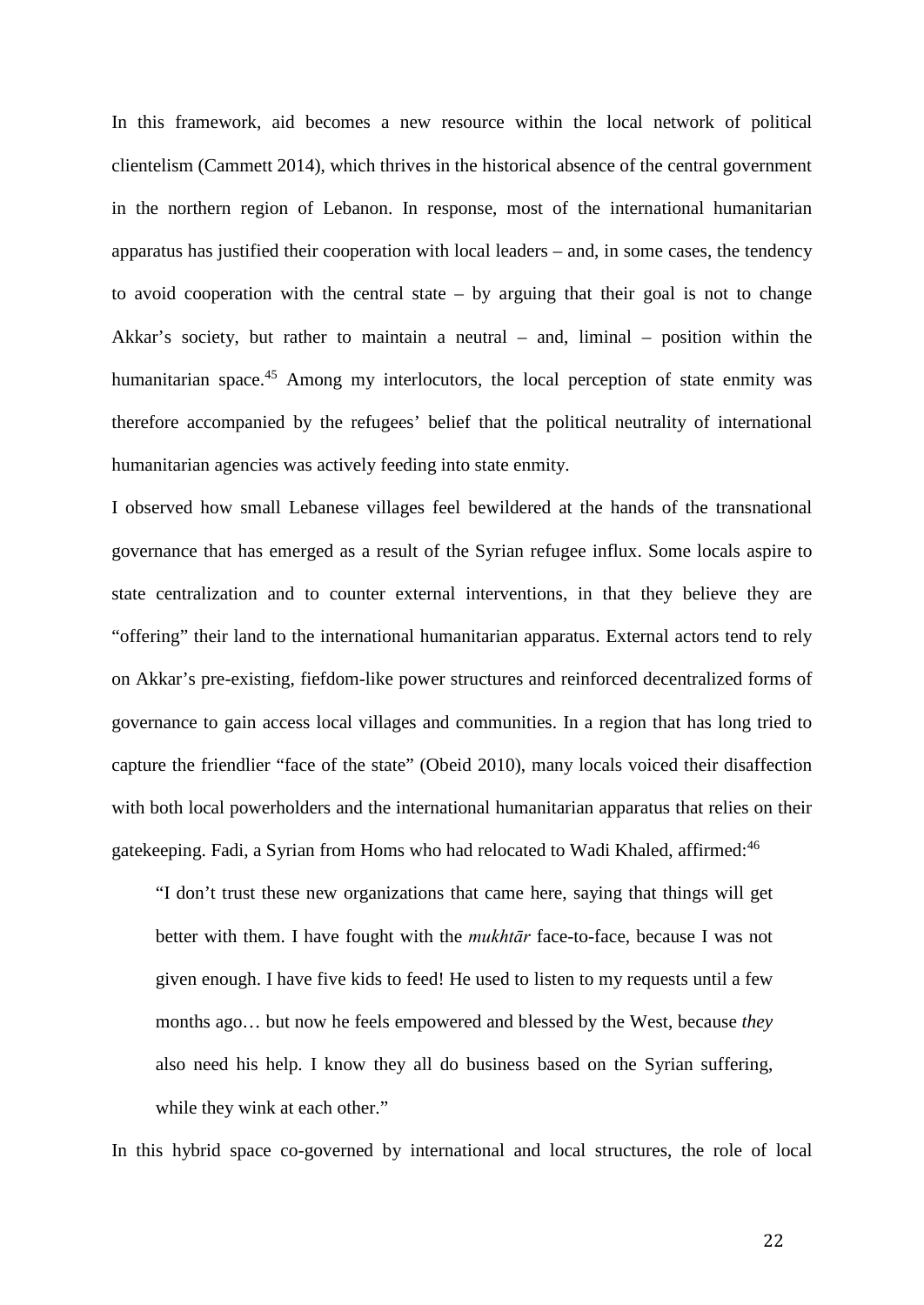powerholders is necessarily incorporated into the humanitarian apparatus, in a region where state funding has only reluctantly been pumped in. A pressing need among humanitarian structures, as well as host governments, is the ability to calm local tensions, which are commonly believed to have increased after the influx of refugees. In fact, rather than viewing the Syrian refugees as victims of human rights violations, the international humanitarian industry - based on the traditional aim of international aid organizations to maintain a geopolitical balance while professing "civilizational geopolitics" (Jeffrey 2008) - has constructed Syrians as deserving humanitarian victims. Against this backdrop, most of the refugee interviewees perceived the neutrality of international humanitarian actors as a tacit alliance with the Lebanese host state, and a reinforcement of the legitimacy of the Asad regime. As a result, the humanitarian actors have sought to demonstrate that their intention is not to eradicate the real source of problems in Syria. This response confirms this idea of humanitarianism winking at local powers:

"*They* [the staff of an international NGO in Halba] said their role is not to take sides at all, when I asked for medication. They are the same as the state. I have an injured hand, as you can see… I was fighting with the Free Syrian Army [FSA], and they know that."<sup>47</sup>

As the liminal politics of the Lebanese state, the humanitarian compliance with the former, and a reinforced local clientelism have emerged, both local citizens and Syrian refugees in the Akkar region have reconfigured and articulated their perceptions of the enmity of the governing bodies.

# **Conclusion**

As Lebanon witnesses a continual rescaling of power, both local and refugee populations draw on a similar repertoire of crisis created by chronic abandonment, a perception of state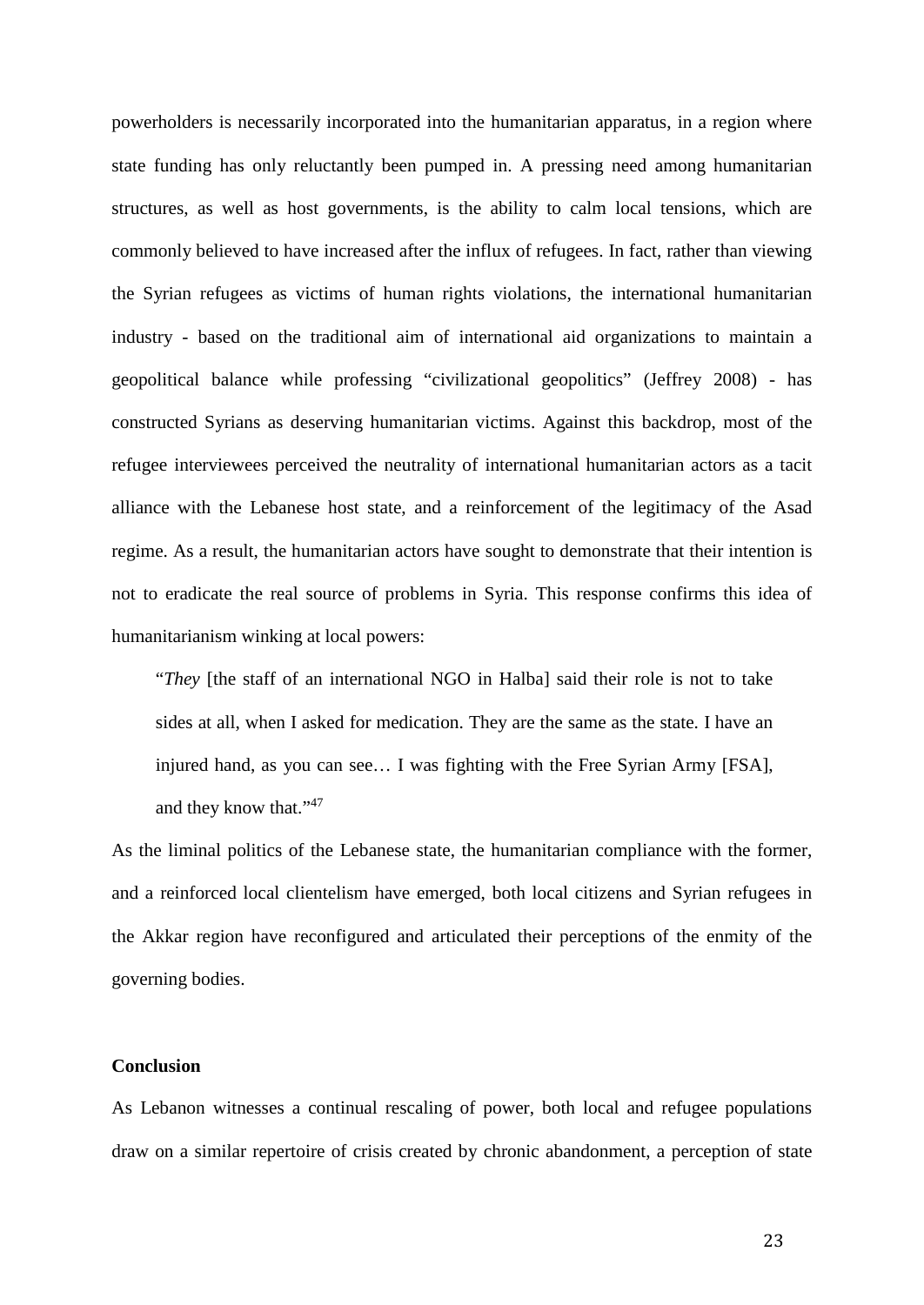enmity, and frustrated aspirations to befriend the state. The Lebanese state constructs an apparent liminal positionality within crisis settings; however, in the eyes of denied citizens and fabricated humanitarian victims, it appears practically aligned with the situational enemy. In the context of the state "offering Lebanon to Israel on a silver tray," local political forces other than the central government and other than international humanitarian actors seem to be the only possible protection system against instability and neglect. Likewise, the official neutrality politics of many international humanitarian agencies in Akkar satisfy the existential need of the Lebanese Dionysian state to maintain domestic stability *vis-à-vis* the crisis of the Syrian Apollonian state: a liminality officially marked by the 2012 Ba'bda Declaration. However, as outlined in this paper, apparent state liminality is actually operationalized through repressive acts and violent neglect. Indeed, historical experience has shown how the Lebanese state reinforces its own agency as a full-fledged political actor by aborting change and adopting a politics of repression. In my hermeneutics of enmity, the state is therefore experienced as antithetical to the social and political efforts of citizens and refugees – a fickle figure, so to speak, winking at Israel over history and at Syria before and after the 2011 the political crisis. Thereby, what my local and refugee interlocutors have described as a convenient complicity between the Lebanese state and the international humanitarian apparatus is not an exclusive relationship between state and non-state actors. As my research experience in the two field sites has shown, such a perceived complicity - which I have named "state enmity" in this article - rather reflects how local and refugee populations configure the historical positionality of the Lebanese state in regional geopolitics, as well as Lebanon's state-to-state relationships.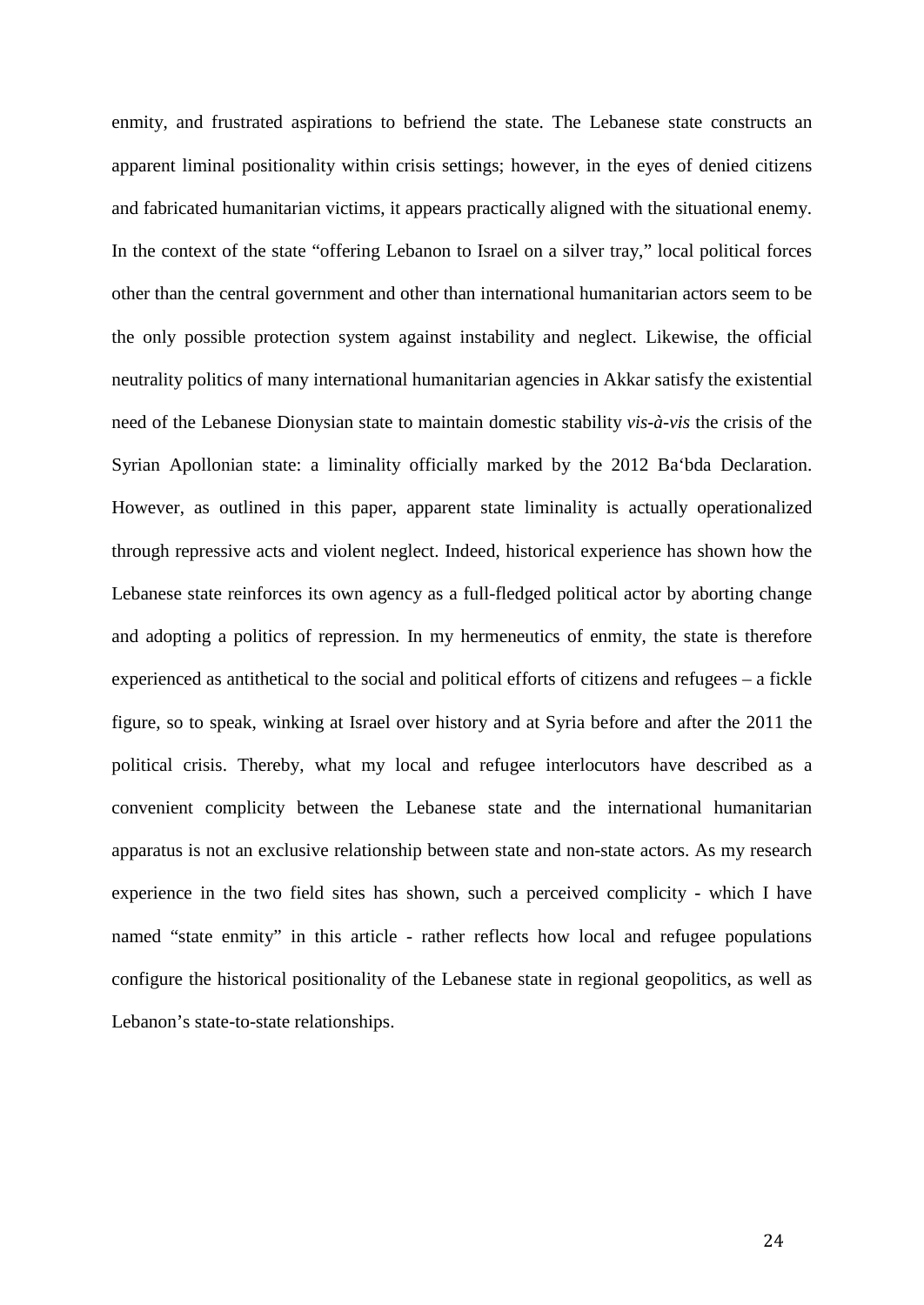#### **Acknowledgments**

I am highly indebted to Dr Sara Fregonese (University of Birmingham) for her invaluable feedback on an earlier draft of this article.

# **References**

Abi-Habib Khoury, Roula. 2012. Rapid Assessment on Child Labour in North Lebanon (Tripoli and Akkar) and Bekaa Governorates. Beirut: USJ and ILO.

Alamuddin, Hana. 2010. "The Reconstruction Project of the Southern Suburb of Beirut." In *Lessons in Post-war Reconstruction: Cases Studies from Lebanon in the Aftermath of the 2006 War*, edited by H. Harithy, 22-46. NY: Routledge.

Appadurai, Arjun. 2004. "The Capacity to Aspire: Culture and the Terms of Recognition." In *Culture and Public Action*, edited by V. Rao and M. Walton, 59-84. Stanford, CA: Stanford University Press.

Apter, David E. 1961. The Political Kingdom in Uganda. A Study in Bureaucratic Nationalism. Princeton, NJ: Princeton University Press.

Aretxaga, Begoña. 2003. "Maddening States." *Annual Review of Anthropology* 32: 393-410.

Baumann, Hannes. 2016. "Social Protest and the Political Economy of Sectarianism in Lebanon." *Global Discourse* 6(4): 634-649.

Becherer, Richard. 2005. "A Matter of Life and Debt: The Untold Costs of Rafiq Hariri's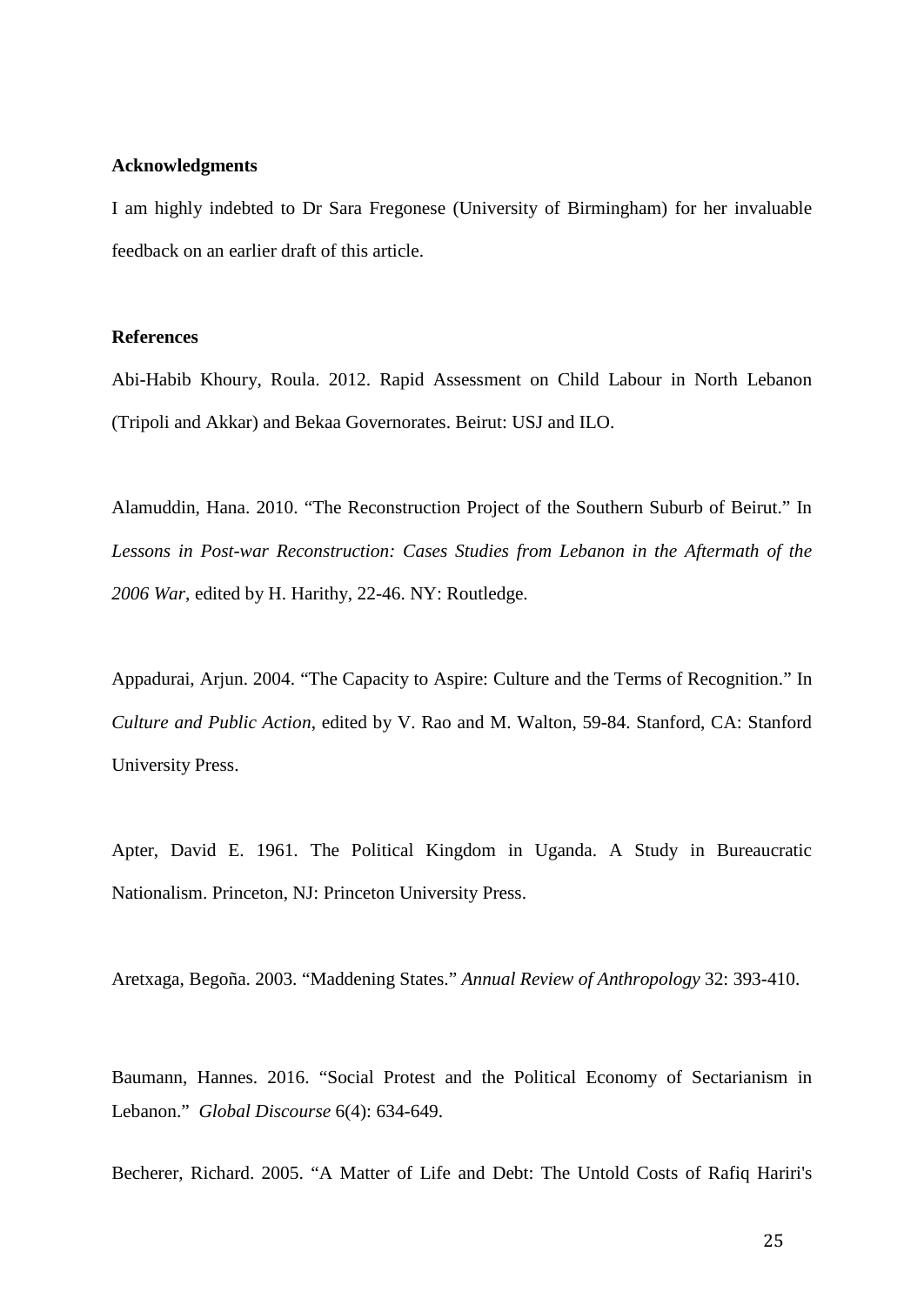New Beirut." *The Journal of Architecture* 10(1): 1-42.

Bhatt, Chetan. 2007. "Frontlines and Interstices in the Global War on Terror." *Development and Change* 38(6): 1073-1093.

Blondel, Joan. 1991. "The Fundamental Principles of the Red Cross and Red Crescent: Their Origin and Development." *International Review of the Red Cross* 31(283): 349-357.

Bryant, Rebecca. 2014. "Living with Liminality. De Facto States at the Threshold of the Global." *Brown Journal of World Affairs* XX(II): 125-143.

Cammett, Melanie. 2014. Compassionate Communalism: Welfare and Sectarianism in Lebanon. Ithaca, NY: Cornell University Press.

 Carpi, Estella. 2014. "The Political and the Humanitarian in Lebanon. Social Responsiveness to Emergency Crisis from the July 2006 War to the Syrian Refugee Influx." *Oriente Moderno* 94: 402-427.

- 2016. "Against Ontologies of Hospitality. About Syrian Refugeehood in Northern Lebanon." *Middle East Institute*. Available online at: [http://www.mei.edu/content/map/against-ontologies-hospitality-about-syrian-refugeehood](http://www.mei.edu/content/map/against-ontologies-hospitality-about-syrian-refugeehood-northern-lebanon)[northern-lebanon.](http://www.mei.edu/content/map/against-ontologies-hospitality-about-syrian-refugeehood-northern-lebanon)

Chalcraft, John. 2009. The Invisible Cage: Syrian migrant Workers in Lebanon. Stanford, CA: Stanford University Press.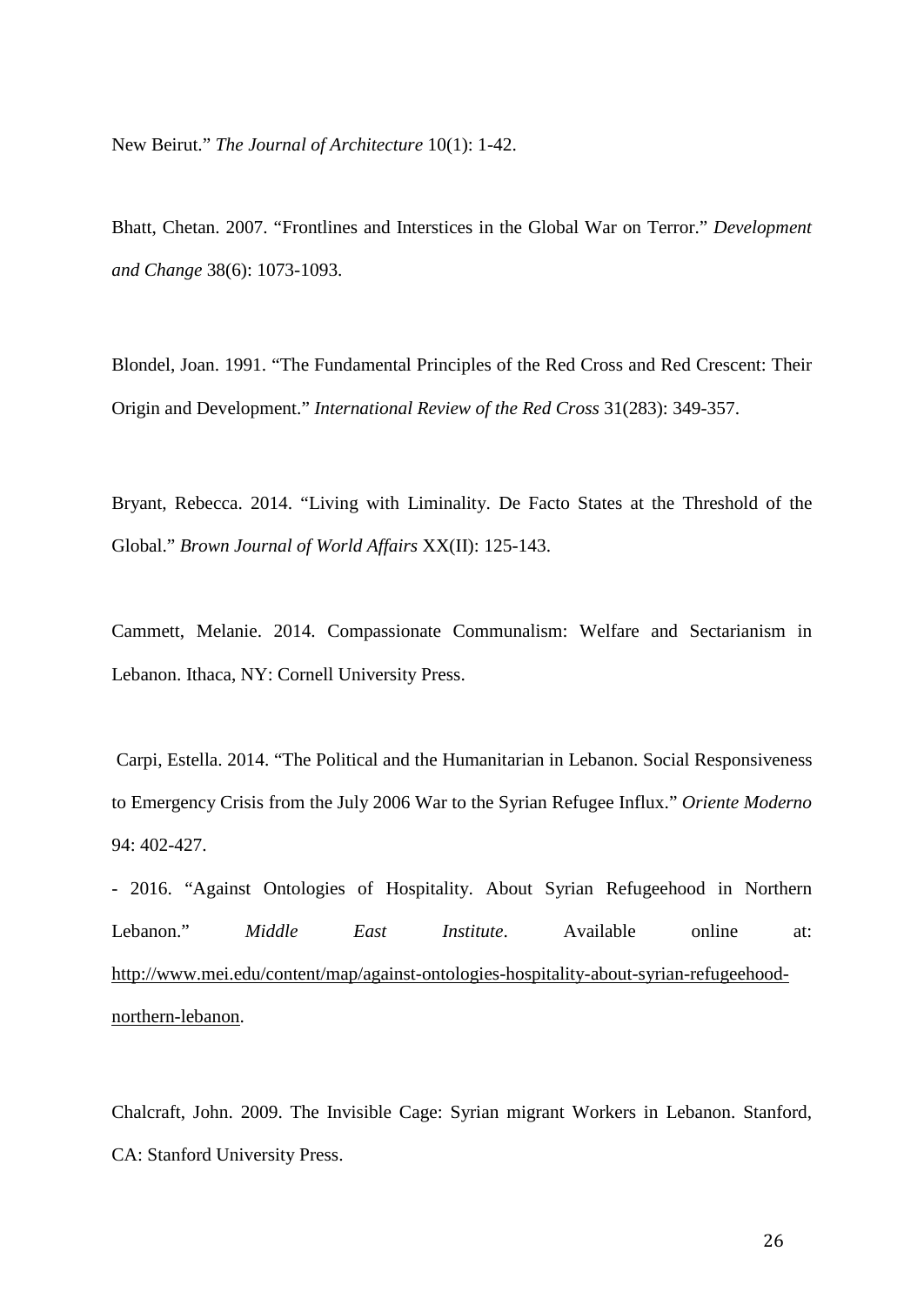Corm, Georges. 2006. Il Libano Contemporaneo. Storia e Società. Milano: Jaca Book.

Deeb, Lara. 2006. An Enchanted Modern: Gender and Public Piety in Shi'i Lebanon. Princeton, NJ: Princeton University Press.

Deeb, Lara and Harb, Mona. 2012. "Sanctioned Pleasures. Youth, Piety and Leisure in Beirut." *MERIP* 245(2012). Available at: [www.merip.org/mer/mer245/sanctioned-pleasures](http://www.merip.org/mer/mer245/sanctioned-pleasures)., accessed February 2, 2018.

Dionigi, Filippo. 2017. "Rethinking Borders. The Case of the Syrian Refugee Crisis in Lebanon." *Refugees and Migration Movements in the Middle East* 25: 22-29.

Duffield, Mark and Waddell, Nicholas. 2004. "Human Security and Global Danger. Exploring a Governmental Assemblage." Report from the University of Lancaster (UK) completed with a grant from the Economic and Social Science Research Council's (ESRC) New Security Challenges Programme.

Eng, Brent, and Martinez, José Ciro. 2017. "Struggling to Perform the State: The Politics of Bread in the Syrian Civil War." *International Political Sociology* 11(2): 1-18.

Fawaz, Mona. 2009. "Hezbollah as Urban Planner? Questions to and from Planning Theory." *Planning Theory* 8(4): 323-334.

-2014. "The Politics of Property in Planning: Hezbollah's Reconstruction of Haret Hreik (Beirut, Lebanon) as Case Study." *International Journal of Urban and Regional Research*  38(3): 922-934.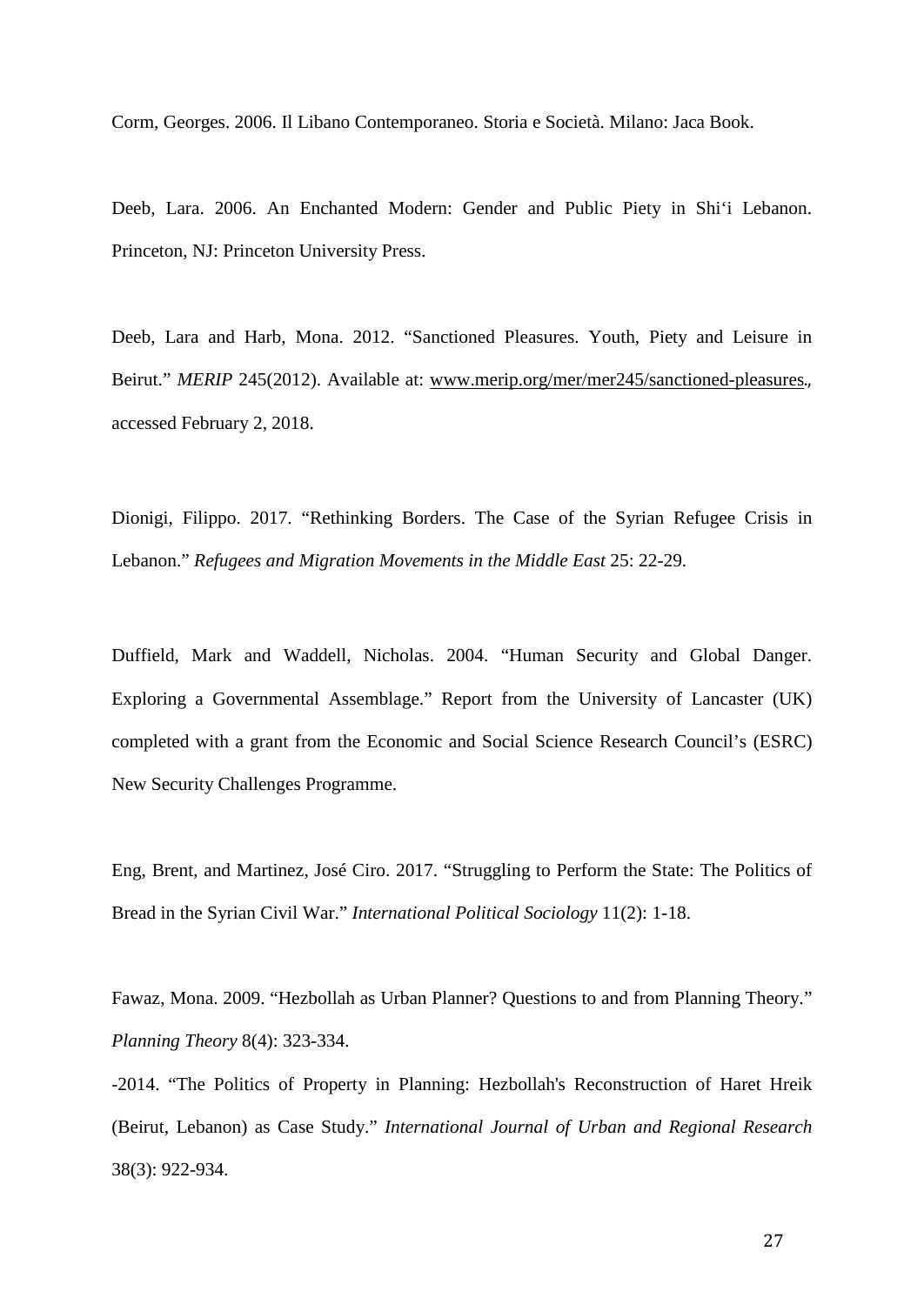Fawaz, Mona, and Harb, Mona. 2010. "Influencing the Politics of Reconstruction in Haret Hreik." In *Lessons in Post-war Reconstruction: Cases Studies from Lebanon in the Aftermath of the 2006 War*, edited by H. Harithy, 2-21. NY: Routledge.

Firro, Kais M. 2002. Inventing Lebanon. Nationalism and the State under the Mandate. London: I. B. Tauris.

- 2006. "Ethnicizing Shi'is in Mandatory Lebanon." *Middle Eastern Studies* 42(5): 741-759.

Fukuyama, Francis. 2004. State Building: Governance and World Order in the Twenty-First Century. Ithaca, NY: Cornell University Press.

Ghannam, Farha. 2011. "Mobility, Liminality, and Embodiment in Urban Egypt." *American Ethnologist* 38(4): 790-800.

Gilsenan, Michael. 1996. Lords of Lebanese Marches: Violence and Narrative in an Arab Society. Berkeley, CA: University of California Press.

Haas, Peter M. 1992. "Introduction: Epistemic Communities and International Policy Coordination." *International Organization* 46(1): 1-35.

Harb, Mona. 2006. "La Dahiye de Beyrouth: Parcours d'une Stigmatisation Urbaine, Consolidation d'un Territoire Politique." In *Les mots de la Stigmatisation Urbaine,* edited by J.C. Depaule, 199-224. Paris: UNESCO.

- 2010. Le Hezbollah *à Beirut* (1985-2005): de la Banlieue *à la Ville*. Paris: IFPO-Karthala.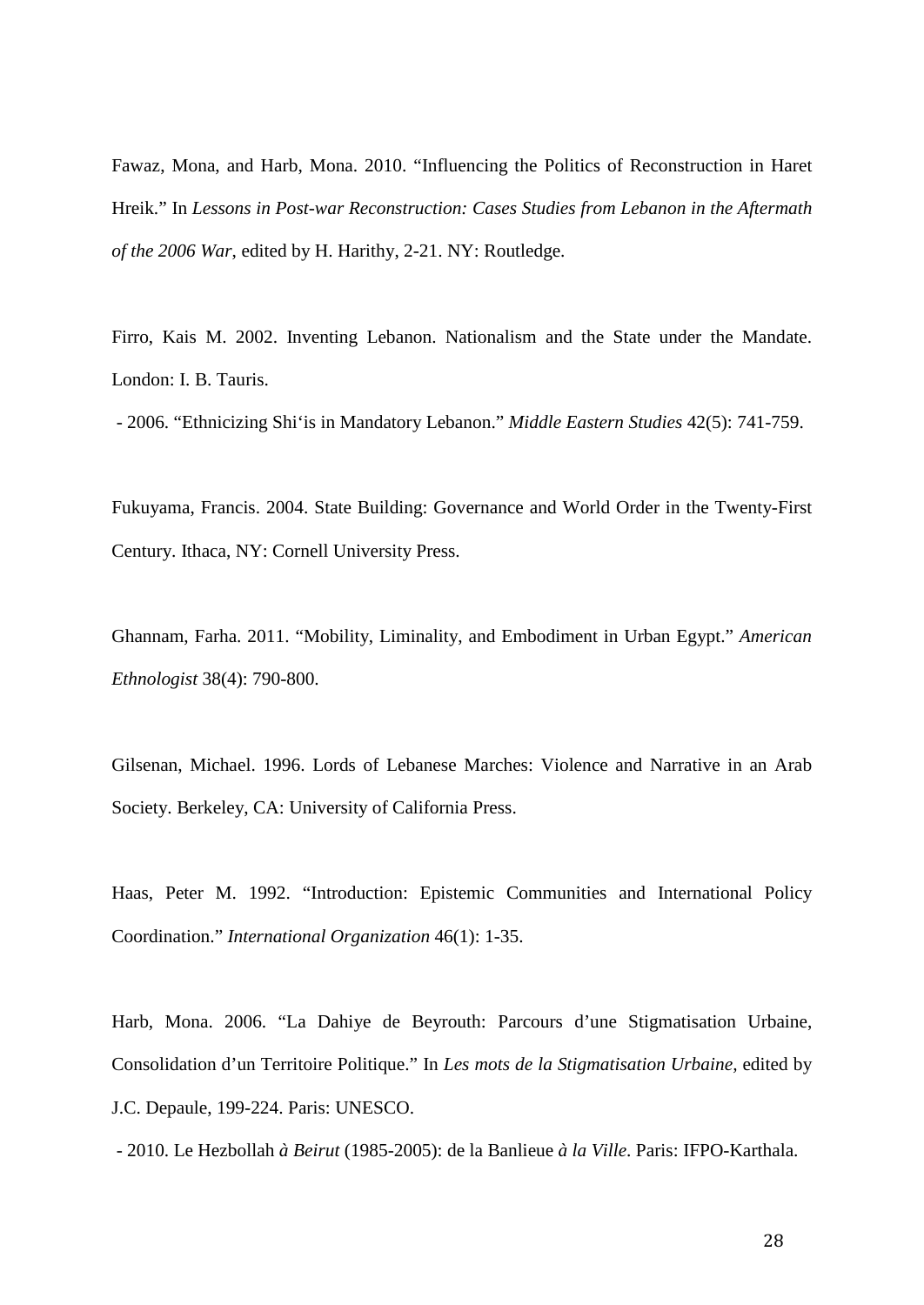Hassan, Ismael Sheikh, and Hanafi, Sari. 2010. "Insecurity and Reconstruction in Post-Conflict Nahr al-Bared Refugee Camp." *Journal of Palestinian Studies* XI(1): 27-48.

Hilal, Nadia. 2008. *Governance and Public Participation in Post-war Reconstruction Projects: Haret Hreik, Beirut as a Case Study*. MA thesis. Beirut: American University of Beirut.

Hourani, Najib B. 2015. "Post-Conflict Reconstruction and Citizenship Agendas: Lessons from Beirut." *Citizenship Studies* 19(2): 184-199.

Janmyr, Maja. 2017. "UNHCR and the Syrian Refugee Response: Negotiating Status and Registration in Lebanon." *The International Journal of Human Rights*.

Jeffrey, Alex. 2008. "Adjudications of 'Civility'. Gentrifying Civil Society." *Geopolitics* 13(4): 740-744.

 - 2013. *The Improvised State: Sovereignty, Performance and Agency in Dayton Bosnia*. Chichester: Wiley Blackwell.

Kawtharani, Farah. 2015. "A Shi'a Religious Perspective on Lebanese Sectarianism: The Islamic Shi'a Supreme Council under Shaykh Muhammad Mahdi Shams al-Din (1978- 2001)." *Journal of Shi'a Islamic Studies* VIII (2): 159-191.

Kerr, Michael. 2006. *Imposing Power-Sharing. Conflict and Coexistence in Northern Ireland and Lebanon*. Dublin: Irish Academic Press.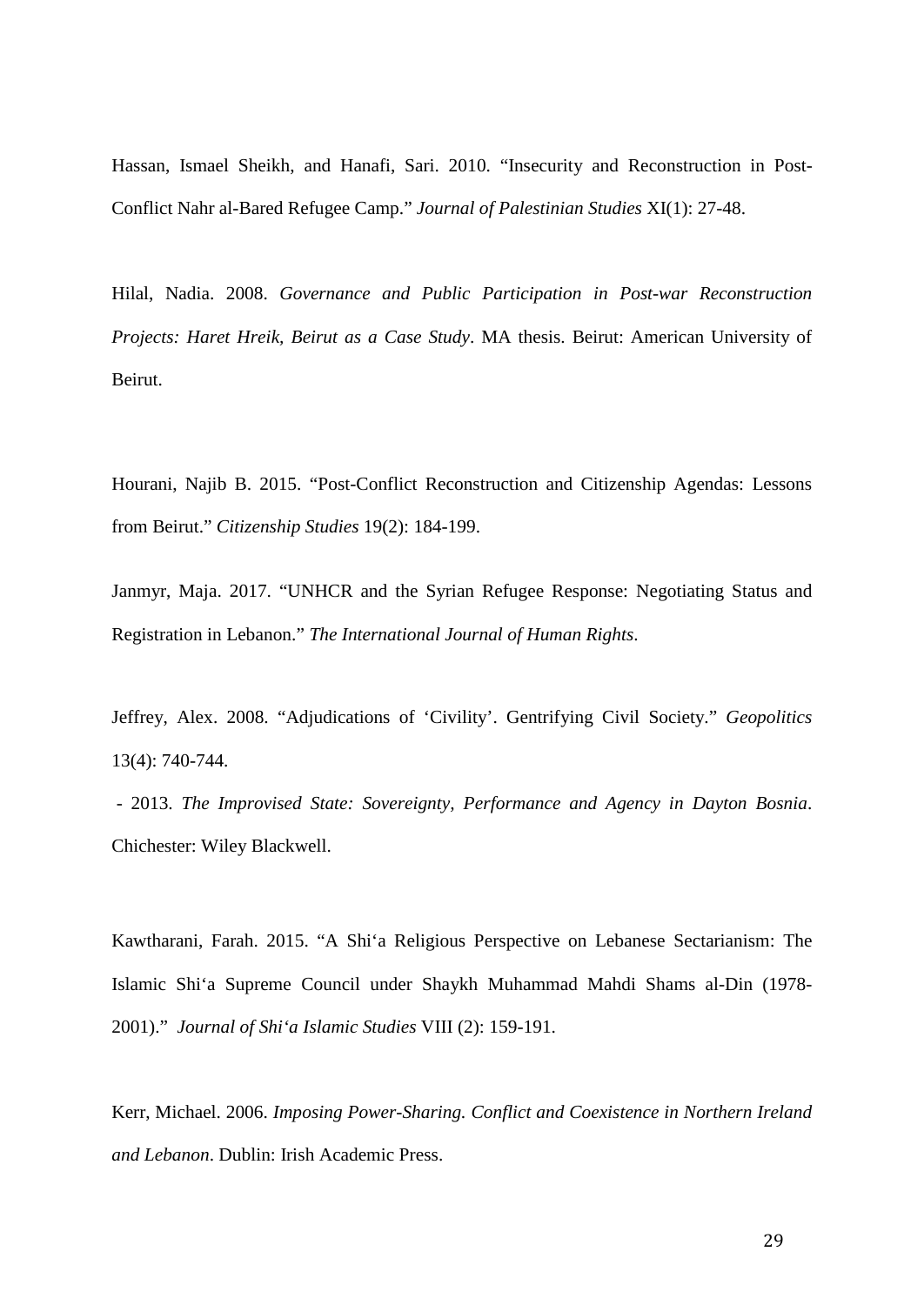Khater, Akram Fouad. 2001. *Inventing Home. Emigration, Gender, and the Middle Class in Lebanon, 1870-1920*. Berkeley: University of California Press.

Khazen, Farid. 2000. *The Breakdown of the State in Lebanon: 1967-1976*. Boston, MA: Harvard University Press.

Knudsen, Are and Kerr, Michael (eds.). 2013. *Lebanon after the Cedar Revolution*. Oxford, UK: Oxford University Press.

Kobeissi, Ola Ibrahim. 2009. *Rural Urban Migration of the Shi'a of South Lebanon to Beirut Southern Suburbs*, MA thesis. Beirut: American University of Beirut.

Lijphart, Arend. 1969. "Consociational Democracy." *World Politics* 21(2): 207-225.

Makhoul, Jihad and Harrison, Lindsey. 2002. "Development Perspectives: Views from Rural Lebanon." *Development in Practice* 12(5): 613-624.

Mac Ginty, Roger. 2007. "Reconstructing Post-war Lebanon: A Challenge to the Liberal Peace?" *Conflict, Security and Development* 7(3): 457-482.

Mac Ginty, Roger and Hamieh, Christine Sylva. 2010. "Made in Lebanon: Local Participation and Indigenous Responses to Development and Post-war Reconstruction." *Civil Wars* 12(1-2): 47-64.

McConnell, Fiona. 2017. "Liminal Geopolitics: The Subjectivity and Spatiality of Diplomacy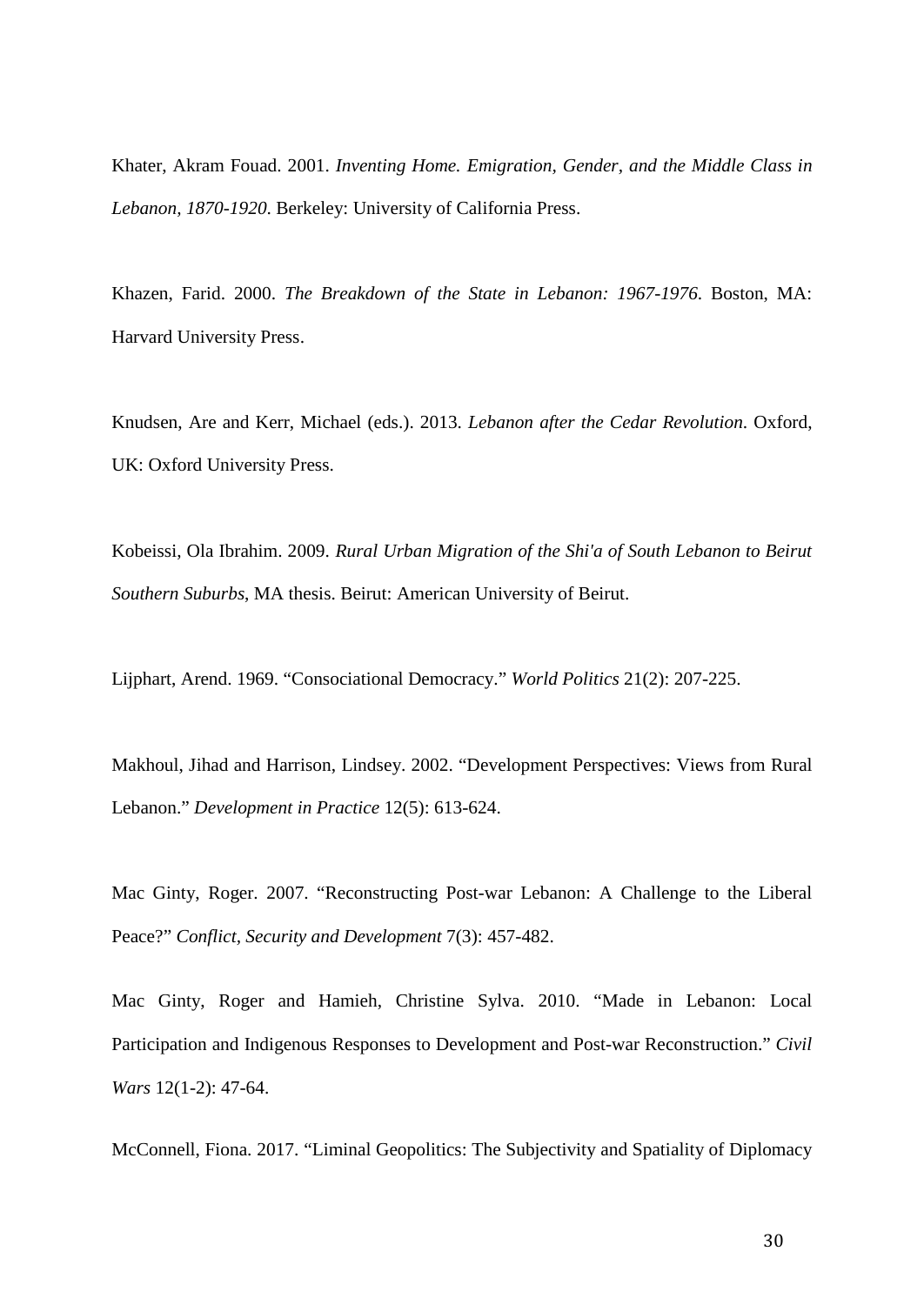at the Margins." *Transactions of the Institute of British Geographers* 42(1): 139-152.

Mačák, Kubo. 2015. "A Matter of Principle(s): The Legal Effect of Impartiality and Neutrality on States as Humanitarian Actors." International Review of the Red Cross 97(897/8): 157-181.

Mouawad, Jamil. 2015. *The Negotiated State: State-Society Relations in Lebanon*. PhD thesis. London: School of Oriental and African Studies.

Moghnie, Lamia. 2015. *Nahr al-Bared Crisis and Local Responses of Aid: A Focus on Needs Assessment during Emergencies. Lebanon Support Report*. Beirut: Civil Society Knowledge Centre.

Moushref, Aisha. 2008*. Forgotten Akkar. Socio-economic Reality of the Akkar region*. Mada Association, UNDP, Handicap International and EU Humanitarian Aid.

Nucho, Joanne Randa. 2016. *Everyday Sectarianism in Urban Lebanon: Infrastructures, Public Services, and Power*. Princeton, NJ: Princeton University Press.

Nuwayhid, Iman, Zurayk, Huda, Yamout, Rouham, and Cortas Chadi S. 2011. "Summer 2006 War on Lebanon: A Lesson in Community Resilience." *Global Public Health* 6(5): 505- 519.

Obeid, Michelle. 2010. "Searching for the 'Ideal Face of the State' in a Lebanese Border Town." *Journal of the Royal Anthropological Institute* 16(2): 330-346.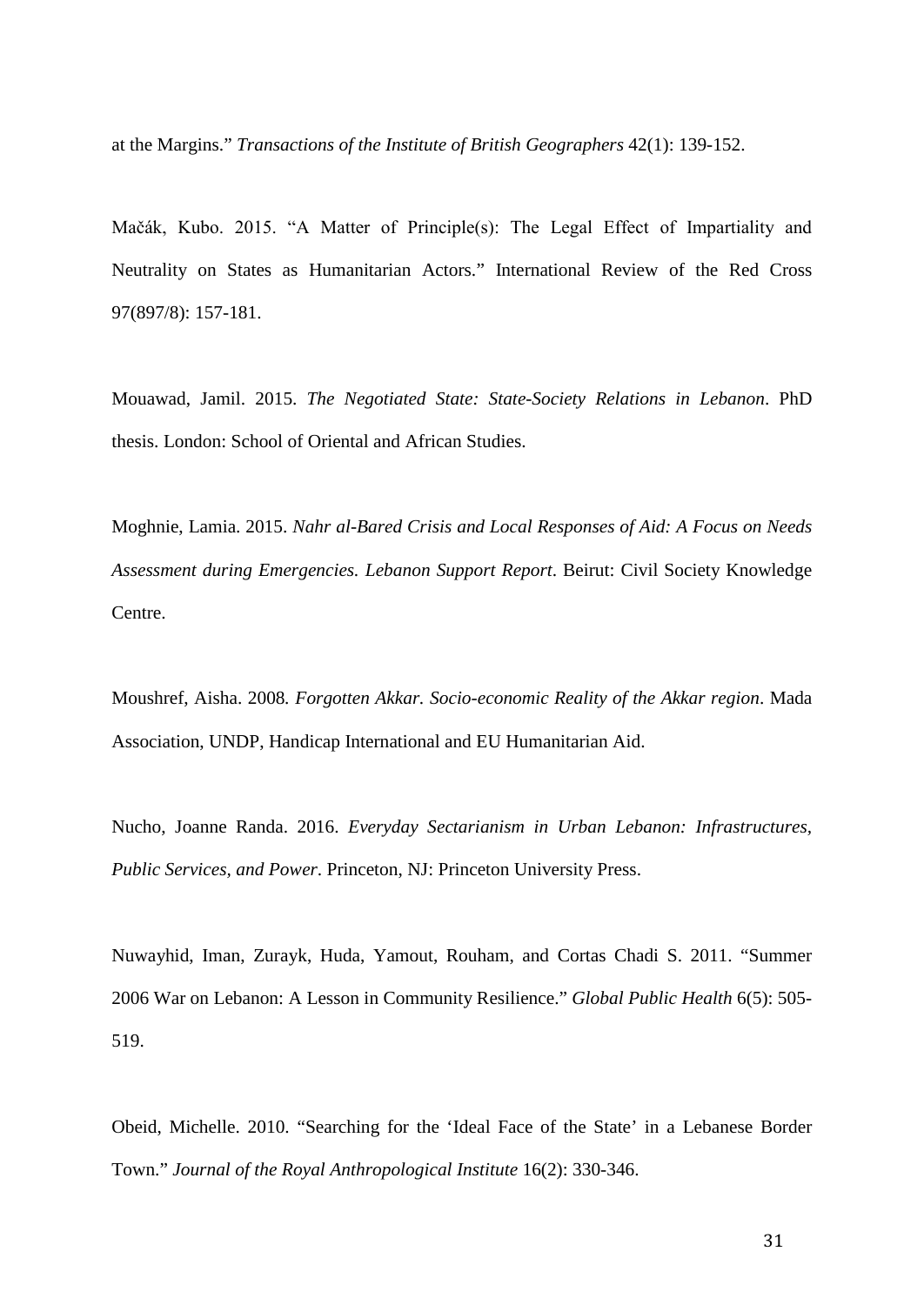Ophir, Adir. 2010. "The Politics of Catastrophization: Emergency and Exception." In *Contemporary States of Emergency*, edited by D. Fassin and M. Pandolfi, 59-88. NY: Zone Books.

Picard, Elizabeth. 1999. *The Demobilization of Lebanese Militias.* Beirut: Center for Lebanese Studies.

Presidency of the Councils of Ministers in Lebanon. 2007. *Lebanon: on the Road to Reconstruction and Recovery*, Second Issue (May 4, 2007). Available at: [http://www.pcm.gov.lb/Admin/DynamicFile.aspx?PHName=Document&PageID=3916&pub](http://www.pcm.gov.lb/Admin/DynamicFile.aspx?PHName=Document&PageID=3916&published=1) [lished=1](http://www.pcm.gov.lb/Admin/DynamicFile.aspx?PHName=Document&PageID=3916&published=1), accessed January 27, 2018.

Ramadan, Adam and Fregonese, Sara. 2017. "Hybrid Sovereignty and the State of Exception in the Palestinian Refugee Camps in Lebanon." *Annals of the American Association of Geographers* 107(4): 949-963.

Redfield, Peter. 2013. *Life in Crisis. The Ethical Journey of Doctors without Borders*. Berkeley: University of California Press.

Rosenau, James N. and Czempiel., Ernst-Otto. 1992. *Governance Without Government. Order and Change in World Politics*. Cambridge: Cambridge University Press.

Roy, Ananya. 2008. "Civic Governmentality: The Politics of Inclusion in Beirut and Mumbai." *Antipode*: 7-10.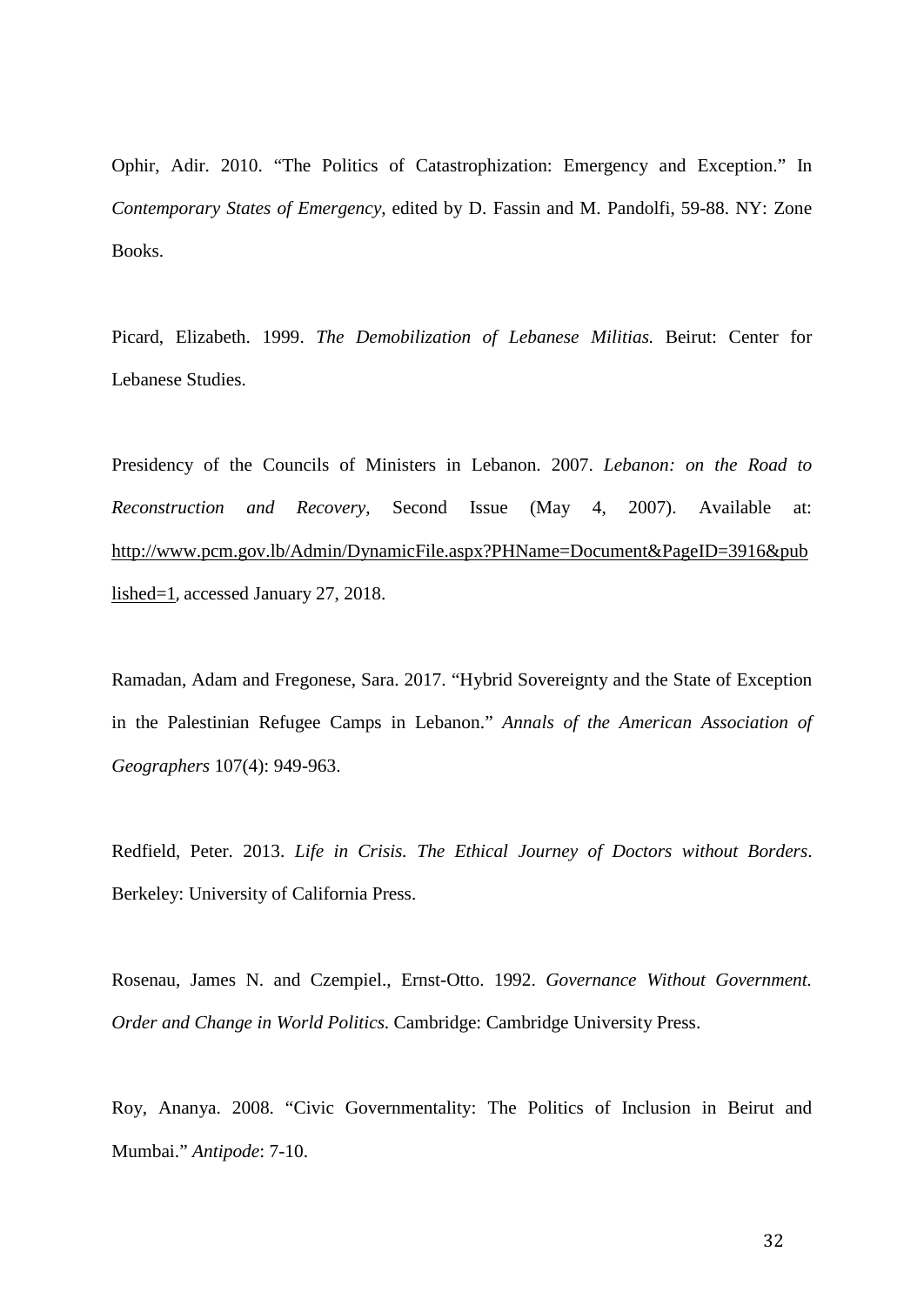Saad, Amal. 1996. *An Analysis of the Factors Conducive to the Group Cohesion and Political Mobilization of the Lebanese Shiites*. MA thesis. Beirut: American University of Beirut.

Stel, Nora. 2016. "The Agnotology of Eviction in South Lebanon's Palestinian Gatherings: How Institutional Ambiguity and Deliberate Ignorance Shape Sensitive Spaces." *Antipode* 48(5): 1400-1419.

Tillery, Randal K. 1992. "Touring Arcadia: Elements of Discursive Simulation and Cultural Struggle at a Children's Summer Camp." *Cultural Anthropology* 7(3): 374-388.

Turner, Victor. 1967. *The Forest of Symbols: Aspects of Ndembu Ritual*. Ithaca, NY: Cornell University Press.

- 1974. *Dramas, Fields, and Metaphors*. Ithaca, NY: Cornell University Press.

Van Gennep, Arnold. 1960. *The Rites of Passage*. Chicago: Chicago University Press.

Vazquez-Arroyo, Antonio Y. 2013. "How Not to Learn from Catastrophe: Habermas, Critical Theory, and the 'Catastrophisation of Political Life'." *Political Theory* 41(5): 738- 765.

Zakhour, Faraj Tawfiq. 2005. *Halba fy nisf qarn 1900-1950.* Halba: Dar Zakhour li'l tab'a, an-nashr, wa at-tawzi'.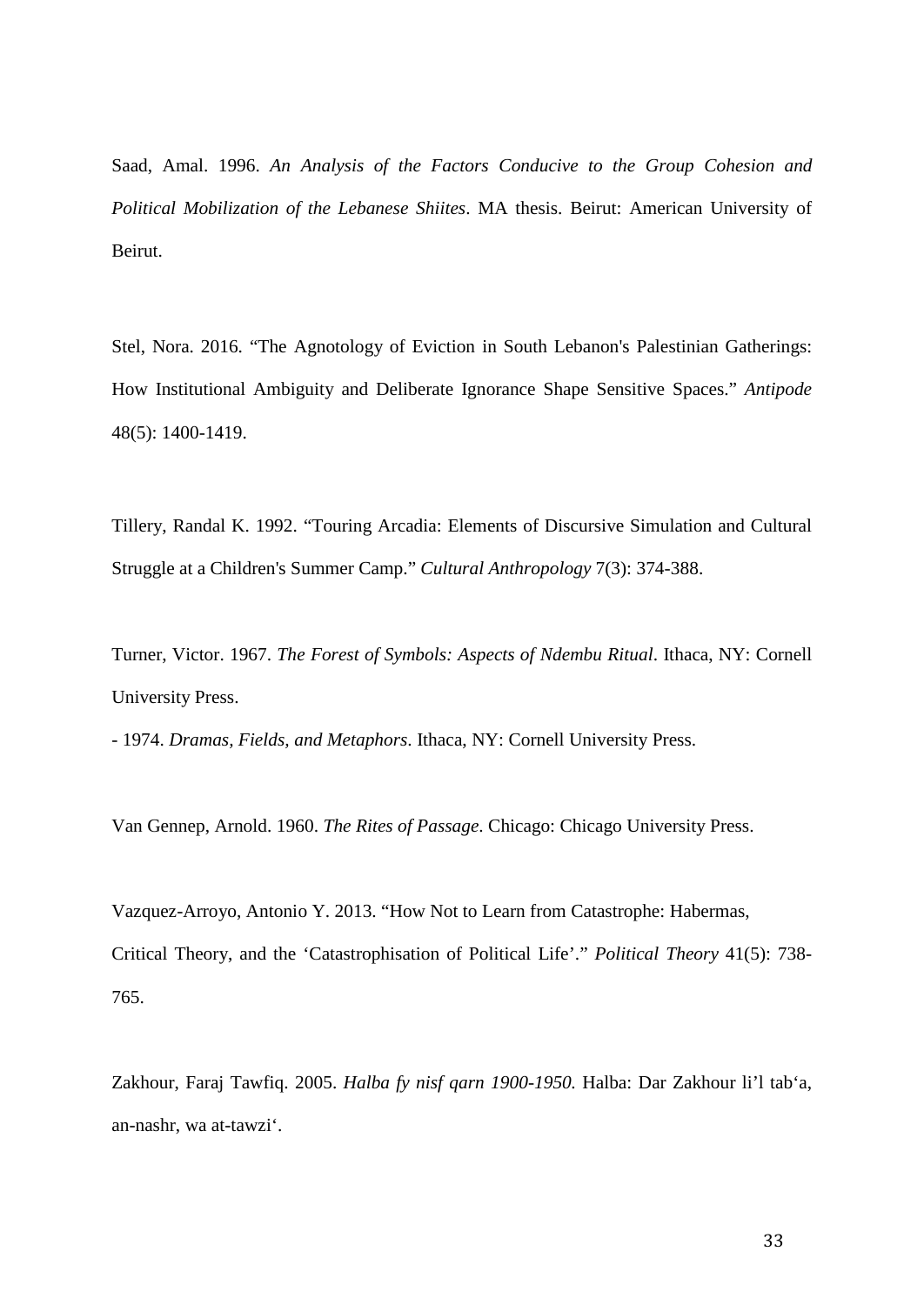<sup>3</sup> The Swiss businessman Henry Dunant, the founder of the International Committee of the Red Cross (1863), started the rhetoric of apolitical humanitarianism. Nevertheless, the current principles of neutrality and impartiality are based on international customary law, rather than domestic legal systems (Blondel 1991).

4 The system of the *qaimaqam*, a "sub-governor" during the Ottoman Empire and the 1861 *Mutasarrifiyyah*  semi-autonomous administration within Greater Syria (Kawtharani 2015) have also played an important role in giving rise to the current power-sharing model in Lebanon.<br><sup>5</sup> This is linked to the Shiite legacies of victimbood and c

 This is linked to the Shiite legacies of victimhood and oppression that constitute what is perceived by most locals to be a sort of "genealogical" bedrock upon which to build their lives' beliefs and values. Dahiye's setting presents segregated communities that do not necessarily lack basic resources.

<sup>6</sup> Interview via Skype with a Beirut-based Italian NGO, October 13, 2014.

<sup>7</sup> Disaffection with the Lebanese state is longstanding. To provide one among several examples, during Israel's "Operation Gift" on December 28 and 29, 1968, which demolished Beirut International Airport, the state's inability to defend the country was made clear and was strongly criticized by Lebanese citizens, who protested on university campuses.

<sup>8</sup> For instance, the 1996 Elyssar Project, which went unfinished due to financial constraints.

<sup>9</sup> A conversation with the author held on January 11, 2013.

<sup>10</sup> October 3, 2011.

<u>.</u>

<sup>11</sup> Nayla Mouawad was the Lebanese Minister of Social Affairs at the time of the July war.

<sup>12</sup> Wikileaks cable, July 21, 2006, Beirut. Released on March 15, 2011.

<sup>13</sup> This led to 75 percent of local residents paying for the Waad project, which was in turn paid for by the Lebanese government.

 $14$  Al-Moqdad is a powerful local family whose residence is well known in the Dahiye district of ar-Ruwess.

<sup>15</sup> Conversation with Intisar, Haret Hreik, on November 13, 2011, and 'Ali, ash-Shiyyah, on February 3, 2012.

<sup>16</sup> In fact, Fouad Seniora, who was the prime minister at the time, gave a speech on July 15, 2006 from the Beirut Grand Serail, calling for national unity and blaming Hezbollah for the explosion in violence (Presidency of the Council of Ministers Lebanon 2007, Appendix I, 2-3).

<sup>17</sup> Interview conducted in ash-Shiyyah, October 30, 2011.

<sup>18</sup> Interviews conducted by the author with municipality residents on November 14, 2012.

<sup>19</sup> Ghandour, Tha'ir. *Al-Akhbār*, September 13, 2006. Arabic edition.

<sup>20</sup> February 3, 2012.

 $21$  It is worth noting that al-Jazeera was, at the time of the July war, certainly allied with Lebanon, not Israel. However, people in Dahiye used to refer to the channel by highlighting its current political attitude: opposing Hezbollah and the Axis of Resistance, and supporting the Muslim Brotherhood, as became clear after the Egyptian regime change.

<sup>22</sup> Conversation with Intisar in her house in Haret Hreik on November 24, 2011.

<sup>23</sup> Conversation with Mahmud, al-Jnah on December 30, 2011.

<sup>24</sup> Hammiye, Rajana. *Al-Akhbār*, September 6, 2012. Arabic edition.

<sup>25</sup> Interview conducted on October 30, 2011.

<sup>26</sup> Fouad Seniora was prime minister of the Lebanese Republic from 2005 to 2009, when Prime Minister Najib Miqati succeeded him.

<sup>27</sup> Wikileaks cable, 21 July 21, 2006, accessed May 11, 2011:,

[http://www.cablegatesearch.net/cable.php?id=06BEIRUT2437&version=1314919461.](http://www.cablegatesearch.net/cable.php?id=06BEIRUT2437&version=1314919461) 

<sup>28</sup> In this regard, Jamil Mouawad (2015) mentions the November 25, 2010 *as-Safir* article.

<sup>29</sup> Discussion held at the Carnegie Middle East Center Conference, Beirut Downtown. June 25, 2013.

<sup>30</sup> The Palestinians, however, are the only group considered to be legal refugees in Lebanon due to a bilateral agreement between the government and the United Nations Refugee Works Agency.

<sup>31</sup> Abou Faour and the predominantly March 14 coalition government have been accused by the Syrian ambassador in Lebanon of helping "terrorists" (referring to the Syrian opposition and many of the refugees). *Daily Star*, February 1, 2014. Accessed March 2, 2015: [http://www.dailystar.com.lb/News/Lebanon-](http://www.dailystar.com.lb/News/Lebanon-News/2014/Feb-01/246042-syrian-shelling-provokes-outrage-in-lebanon.ashx#axzz3AAUwjRvq)[News/2014/Feb-01/246042-syrian-shelling-provokes-outrage-in-lebanon.ashx#axzz3AAUwjRvq.](http://www.dailystar.com.lb/News/Lebanon-News/2014/Feb-01/246042-syrian-shelling-provokes-outrage-in-lebanon.ashx#axzz3AAUwjRvq)

 $32$  This political movement has been aligned with the March 8 coalition led by Hezbollah since 2006.

<sup>33</sup> NowLebanon, September 27, 2013. Accessed March 2, 2015:

[https://now.mmedia.me/lb/en/lebanonnews/bassil-calls-for-deporting-syrian-refugees.](https://now.mmedia.me/lb/en/lebanonnews/bassil-calls-for-deporting-syrian-refugees) Abou Faour, in response,

<sup>&</sup>lt;sup>1</sup> These are precisely 68 aid providers in Dahiye and 43 in Akkar, as well as nearly 200 ordinary Lebanese citizens and Syrian refugees. Individual research participants, non-state organizations and local municipalities have been selected for my study on the basis of their participation in aid provision during the July 2006 war and the Syrian refugee influx in Dahiye and Akkar respectively.

<sup>&</sup>lt;sup>2</sup> Al-Mreije and Hadath, with a Christian majority and not governed by Hezbollah, claim a different territorial identity, yet they are geographically part of eastern Dahiye.